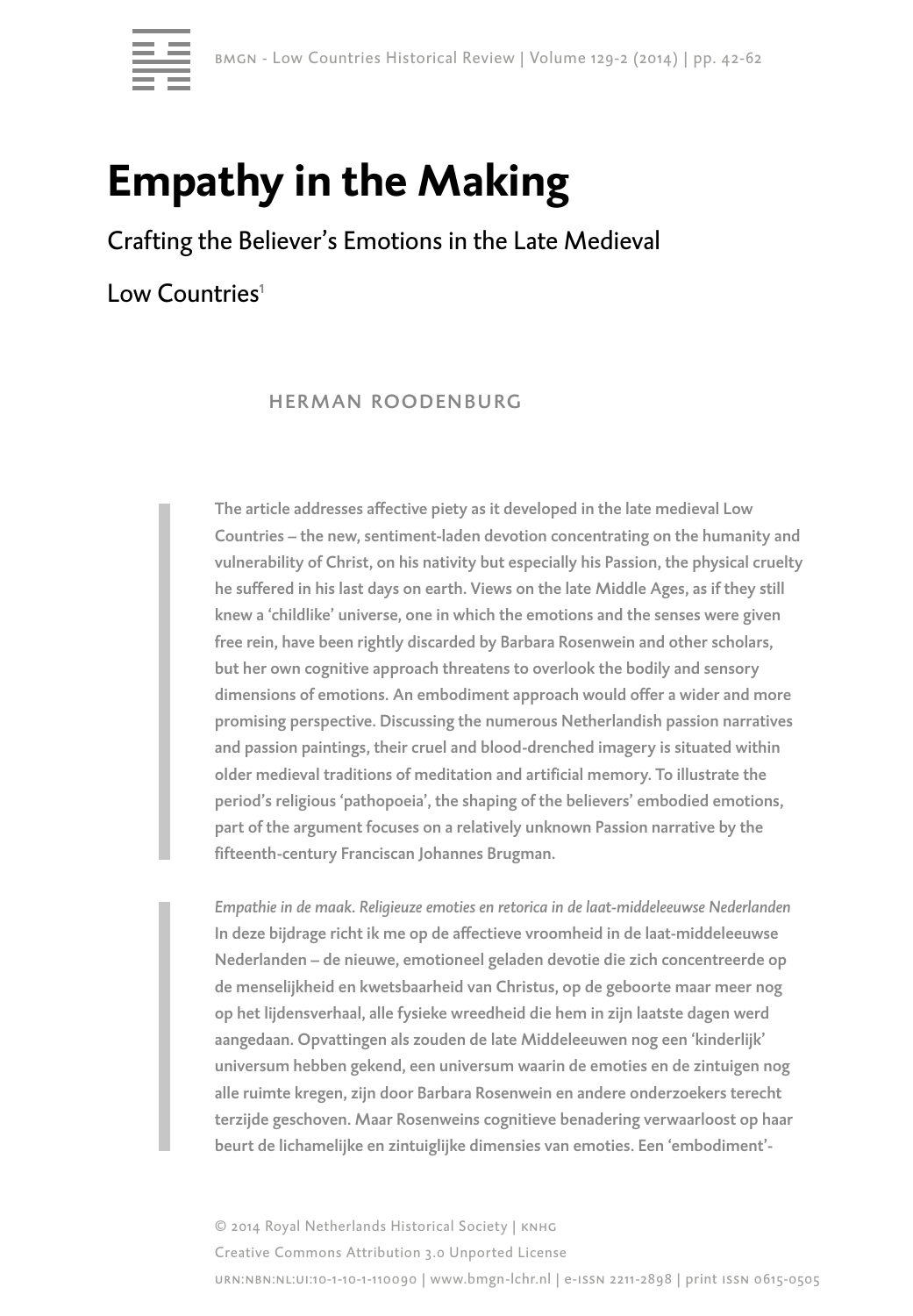benadering biedt hier een breder perspectief. Besproken worden de wijdverbreide passieteksten en passieschilderijen. Hun wrede, met bloed doordrenkte voorstellingswereld wordt gerelateerd aan oudere middeleeuwse tradities rond de meditatie en de geheugenkunst. Centraal staat de voor deze periode kenmerkende religieuze 'pathopoeia', het beroep op de geïncorporeerde emoties van de gelovigen. Ter illustratie wordt bijzondere aandacht besteed aan een redelijk onbekende passietekst van de vijftiende-eeuwse franciscaan Johannes Brugman.

In a lively and famous critique medievalist Barbara Rosenwein reproached Johan Huizinga (and a number of other early cultural historians such as Marc Bloch, Lucien Febvre and Norbert Elias) for presenting a 'grand narrative' of progressive emotional restraint. Depicting the Middle Ages as a 'convenient foil for modernity', they identified its mental universe with 'the emotional life of a child: unadulterated, violent, public, unashamed'. As Rosenwein wrote, theirs was a basically 'hydraulic' model of the emotions. Now mostly associated with the names of Charles Darwin and Sigmund Freud, it already informed the Middle Ages' notion of the four humours – an understanding of the emotions as 'great liquids within each person, heaving and frothing, eager to be let out'. $2$ 

There is much to be said for Rosenwein's criticism, but her own cognitivist approach might have its limitations as well. She prefers a model that construes emotions no longer as irrational, as just 'forces striving for release', but as already argued by cognitive philosophers and psychologists since the 1970s, as acts of consciousness comparable to judgments or appraisals and thus open to historical investigation. $\rm{^3}$  That is a far more nuanced approach, and Rosenwein is certainly not the only cultural historian now working in this cognitive vein. Yet in its mentalist outlook, even viewing emotional gestures as 'texts' one may read, it seems to forget Huizinga's still admirable feel for the late Middle Ages' emotional complexity, the graphic interweaving of the mental, the corporeal and the sensory.

- The author extends his cordial thanks to Catrien Santing and Stephan Trinks, and especially, to the Kolleg-Forschergruppe, 'Bildakt und Verkörperung', directed by Horst Bredekamp and Jürgen Trabant at the Humboldt University of Berlin. Discussions with many of its members, part of an (all too short) fellowship autumn 2013, helped me refine my ideas as well informing me on the latest German research on art and embodiment.
- 2 Barbara Rosenwein, 'Worrying about Emotions in History', *American Historical Review* 107 (2002) 827-836.
- 3 *Ibid*., 836-837.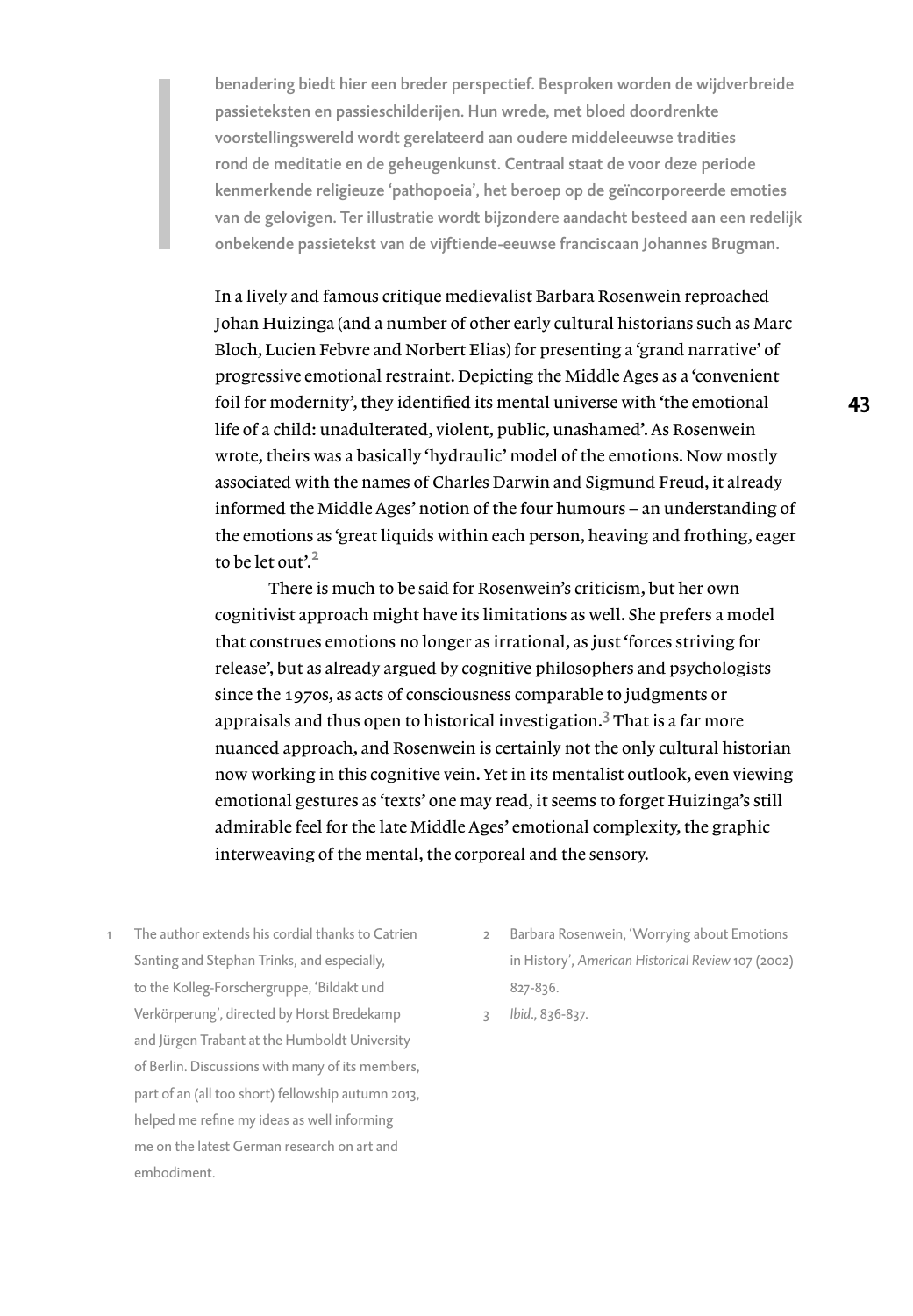As recent studies on the period's 'affective piety' have demonstrated, the believers' emotional lives were far from 'childlike' or uncontrolled.<sup>4</sup> Instead, preachers sought to craft the emotions of the faithful through a range of devotional practices, all oriented on the humanity of Christ, his physical agony in particular, and encompassing both the body and the senses. To truly grasp this affective complexity, it could be helpful to explore a third approach, one situating the emotions in both body and mind. As for example cultural historian Monique Scheer suggested, we might construe emotions as Bourdieuan practices and thus address not just the brain but our entire bodies. In her view, Bourdieu's habitus concept, his central insight that society is infused, even literally incorporated, in the physical body may bring the emotions' bodily and sensory dimensions back in, while also allowing for historical analysis. Scheer also notes the resemblance of such a Bourdieuan approach to a corpus of investigations often grouped together under the heading of 'situated cognition', 'extended mind theory' included. Addressing the joint operation of brain, body and environment, they are equally interested in the 'knowing' or 'mindful' body, in all 'non-conceptual cognition and automaticity'.<sup>5</sup> Perhaps Aby Warburg was already driving at this interconnectedness of the emotional, the corporeal and the sensory when many years ago he wrote of a 'Lehre vom bewegten Leben'.<sup>6</sup>

In this article I will focus on the Low Countries of the fourteenth and fifteenth centuries. I will look at the period's affective piety or, more precisely, at its rhetorically inspired 'pathopoeia', its conscious crafting of the believers' emotions through their daily devotional practices. In other words, if we agree with Rosenwein that theirs was not some 'childlike' universe, giving the emotions free rein, then whence came these practices with all their physical and sensory overtones as already sketched by Huizinga? I believe part of the answer might be found in joining the history of emotions more firmly to that of the senses and, no less important, to that of oratory. In studying the late medieval devotional practices we should certainly include the preachers with their rhetorical notions and techniques.

- 4 For some earlier comments on Huizinga's (and also Panofsky's) 'childlike' universe, see Gail McMurray Gibson, *The Theater of Devotion: East Anglian Drama and Society in the Late Middle Ages* (Chicago, London 1989) 4-5.
- 5 Monique Scheer, 'Are Emotions a Kind of Practice (And is That What makes Them have a History)?: A Bourdieuan Approach to Understanding Emotion', *History and Theory* 51 (2012), especially 195-204; on 'situated cognition', see Philip Robbins

and Murat Ayede (eds.), *The Cambridge Handbook of Situated Cognition* (Cambridge 2009).

6 As he wrote in a letter to Ernst Cassirer in 1924. Quoted in: John M. Krois, *Bildkörper und Körperschema*, Horst Bredekamp and Marion Lauschke (eds.) (Berlin 2011) 78; at the Kolleg-Forschergruppe 'Bildakt und Verkörperung', led by Horst Bredekamp and Jürgen Trabant, Warburg's ideas are being reinterpreted from such perspectives, Alva Noë's work in particular.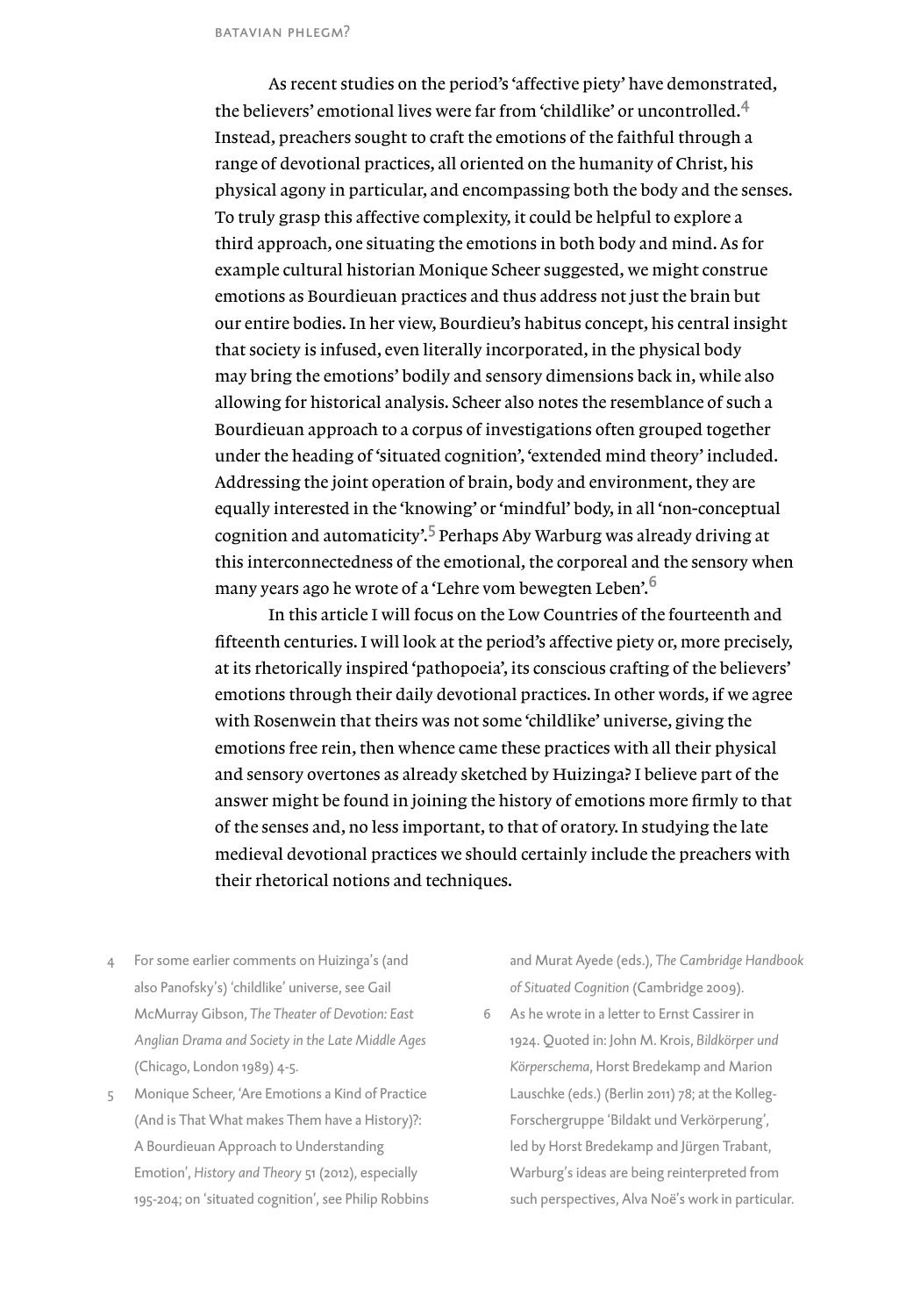As shown by Frances Yates and Mary Carruthers, and more specifically addressing the emotional lives of the faithful, by Peter Parshall, Kimberly Rivers and Christine Göttler, the period's rhetorical traditions were still informed by the anonymous *Rhetorica ad Herennium*, writtten about 86 BC.<sup>7</sup> It could have that remarkable degree of influence as it was the only one of the three Roman treatises on rhetoric that was known in its entirety. Complete copies of Cicero's *De Oratore* and Quintilian's *Institutio Oratoria* emerged only in the first decades of the fifteenth century. In addition, dealing with such a major rhetorical figure as *demonstratio* or 'vividness' (discussed as *evidentia* by Cicero and Quintilian) it lauded the uses of the art of memory. While Cicero did not say anything new on the subject and Quintilian deemed it irrelevant, the author of the *Rhetorica* showed a lively interest in mnemonic techniques, making his text all the more congenial to the high and late medieval traditions of preaching and meditation. It emphasises the importance to every orator of devising striking memory images. He should always connect the ideas or items he wished to recall to such particular images and then store them in a mental architecture of his own. Famous examples of such architectures are the Jesuit Matteo Ricci's 'memory palace' or a much more recent example, the 'memory chalet' devised by the late Tony Judt.<sup>8</sup>

In the following then, I will first describe how the period's affective piety addressed both the body and the full human sensorium, how its religious practioners were urged by preachers and painters alike to develop an emotional and also highly sensory identification with all the cruel and bloody details of Christ's sufferings. I will then sketch how this particular *pathopoeia* did not only draw, directly or indirectly, on the *Rhetorica*'s understanding of *demonstratio*, of making the faithful feel present on the spot, but even more

7 [Cicero], *Rhetorica ad Herennium*, trans. H. Caplan (Cambridge 1989). The text was probably composed between 86 and 82 BC. Throughout the Middle Ages and the Renaissance it was thought to have been written by Cicero. On the *Rhetorica*'s importance to late medieval rhetoric and its engagement with the believers' emotions, see Peter Parshall, 'The Art of Memory and the Passion', *The Art Bulletin* 81 (1999) 456-472 (I'd like to thank Bret Rothstein for this reference); Christine Göttler, *Last Things: Art and the Religious Imagination in the Age of Reform* (Turnhout 2010) 64-67; Kimberly A. Rivers, *Preaching the Memory of Virtue and Vice: Memory, Images, and Preaching in the Late Middle Ages* (Turnhout 2010) 314-320.

On its general importance to the fourteenth and fifteenth centuries, see Mary J. Carruthers, *The Book of Memory: A Study of Memory in Medieval Culture* (Cambridge 1990) 70-71. James J. Murphy, '*Topos* and *Figura*: Historical Cause and Effect?', in: G.L. Bursill-Hall et al. (eds.), *De Ortu Grammaticae: Studies in Medieval Grammar and Linguistic Theory in Memory of Jan Pinborg* (Amsterdam 1990) 241; on the senses, see also François Quiviger, *The Sensory World of Italian Renaissance* Art (London 2010) 49-50.

8 Jonathan D. Spence, *The Memory Palace of Matteo Ricci* (New York 1984); Tony Judt, *The Memory Chalet* (New York 2010).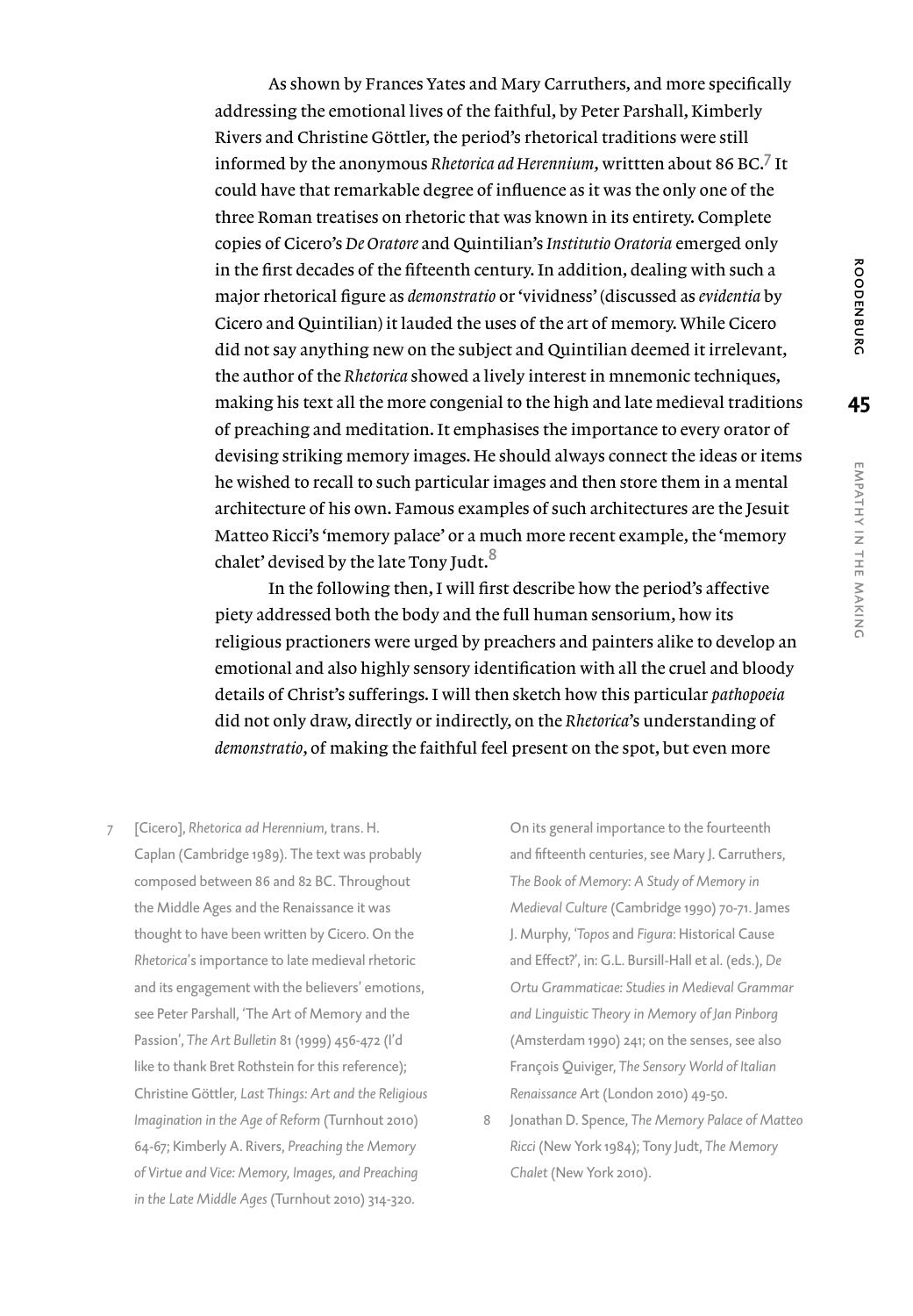batavian phlegm?

so on its locational art of memory. Little of this is really new (I am not a medievalist), but I hope my argument for choosing a Bourdieuan 'extended mind' approach in studying affective piety is new.

#### **Passion narratives and passion paintings**

The concept of 'affective piety' is still a relatively recent coinage. First introduced by medievalist Caroline Walker Bynum to describe the new, sentiment-laden devotion which she saw emerging in the twelfth century, it was eagerly adopted by her colleagues studying the fourteenth and fifteenth centuries, which in their view witnessed a veritable wave of affective piety. No longer construing God as harsh judge, the new piety stressed the humanity of Christ. It developed an intense focus on the particulars of his life, especially on his Passion, all the physical violence he had to suffer from his arrest in the Garden of Gethsemane to his horrifying death on the cross. It was this highly sensory, emotion-drenched devotion to Christ that from the thirteenth century emerged in a variety of media – in Passion narratives, Passion sermons, Passion paintings and Passion plays.<sup>9</sup>

The Passion narratives, the oldest of these devotional media, already dwelt exhaustively on Christ's ordeal, relating the cruelties done to his fragile body often in the most graphic and gory detail. Originating in the thirteenth century and strongly informed by the ideals of Cistercian and Franciscan spirituality, the narratives, mostly written in Latin, found a wide and probably largely female audience in the course of the fourteenth century when many of them were translated into the vernacular. The texts were read and copied all over Europe – from Tuscany, where the first and most influential texts came from, to Spain, France, Germany, the Low Countries, England and so on.<sup>10</sup>

9 Caroline Walker-Bynum, *Jesus as Mother: Studies in the Spirituality of the High Middle Ages* (Berkeley Ca. 1982) 82-109; for some other essential texts, see Thomas Bestul, *Texts of the Passion: Latin Devotional Literature and Medieval Society* (Philadelphia 1996) 35-36, 71; cf. Susan Karant-Nunn, *The Reformation of Feeling: Shaping the Religious Emotions in Early Modern Germany*  (Oxford 2010) 275 note 1. In this essay I omitted the Passion plays, their role in the Low Countries was rather limited but see on Mechelen: Susie Speakman Sutch, 'The Seven Sorrows of the Virgin Mary: Devotional Communication

and Politics in the Burgundian-Habsburg Low Countries, c. 1490-1520', *The Journal of Ecclesiastical History* 61:2 (2010) 267; on Leuven see: Jennifer R. Hammerschmidt, 'The Impact of Rogier van der Weyden's *Descent from the Cross*', in: W. de Boer and C. Göttler (eds.), *Religion and the Senses in Early Modern Europe* (Leiden, Boston 2013) 201-218; on France: Jean-Pierre Bordier, *Le Jeu de la Passion: Le message chrétien et le théatre français (XIIIe-XVIe s.)* (Paris 1998).

10 Translations into Spanish were relatively late. See Elena Carrera, *Teresa of Avila's Autobiography: Power and the Self in Mid-Sixteenth-Century Spain* (London 2005) 28-29.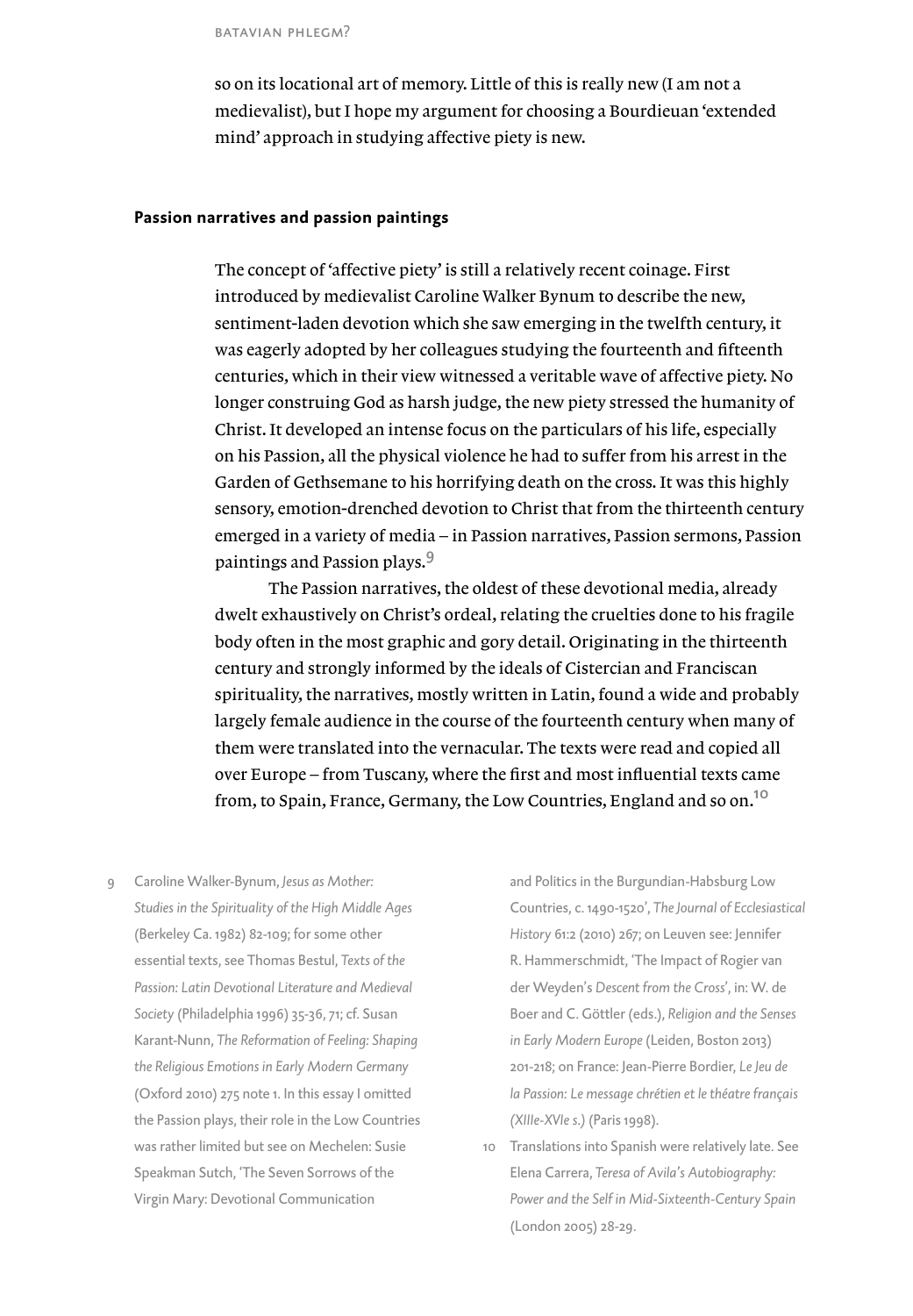Another important medium was the Passion paintings (and of course, Passion engravings and Passion sculpture) that also emerged in the thirteenth century – all these rather dismal images depicting Christ's body covered with blood and wounds.<sup>11</sup> As art historian James Marrow concluded, such blood-soaked images were mostly produced in the north, among artists working in the Low Countries and the Lower Rhine in particular. His investigations have been innovative in more than one way. As we will see, he thoroughly investigated the many 'inventions', all the apocryphal passages and details introduced in all late medieval accounts of the Passion. In addition, and against his colleagues' all too narrow interest in matters of style and iconography, he studied issues of emotional response.<sup>12</sup>

Both the Passion images and the Passion narratives served the many meditational practices of the fourteenth and fifteenth centuries – practices such as the ruminative viewing of images or, more broadly, the ruminative reading, copying or hearing the narratives read aloud. These meditational practices were often supported by such bodily practices as praying, kneeling or self-castigation.13 In fact, all such practices may be construed as what anthropologist Birgit Meyer has described as religion's 'sensational forms' – its authorised modes for invoking and organizing access to the transcendental. Meyer understands religion as 'a practice of mediation between the levels of humans and God', and it is this distance between the two levels which might be bridged by particular sensational forms.<sup>14</sup> As she observes, 'these forms are central to generating religious sensations through which what is not "there" and "present" in an ordinary way can be experienced – over and over again – as

- 11 On these origins, see Hans Belting, *Das Bild und sein Publikum im Mittelalter. Form und Funktion früher Bildtafeln der Passion* (Berlin 1981) chapter 6; cf. Anne Derbes, *Picturing the Passion in Late Medieval Italy: Narrative Painting, Franciscan Ideologies, and the Levant* (Cambridge 1996) 1-2, 13-14.
- 12 James H. Marrow, *Passion Iconography in Northern European Art of the Late Middle Ages and Early Renaissance* (Kortrijk 1979); idem, '"Circumdederunt me canes multi": Christ's Tormentors in Northern European Art of the Late Middle Ages and Early Renaissance', *Art Bulletin* 59 (1977) 167-181; for Marrow's comments on iconography, see his 'Symbol and Meaning in Northern European Art of the Late Middle Ages', *Simiolus* 16 (1985) 150-169; cf. Belting, *Das Bild und sein Publikum im Mittelalter*, 23.
- 13 See especially Thomas Lentes, '"As Far as the Eye can see…": Rituals of Gazing in the Late Middle Ages', in: Jeffrey E. Hamburger and Anne-Marie Bouché (eds.), *The Mind's Eye: Art and Theological Argument in the Middle Ages* (Princeton 2006) 360-373.
- 14 Birgit Meyer, *Religious Sensations: Why Media, Aesthetics and Power Matter in the Study of Contemporary Religion* (Amsterdam 2006) 9, 13; cf. idem, 'Aesthetics of Persuasion: Global Christianity and Pentecostalism's Sensational Forms', *South Atlantic Quarterly* 109 (2010) 741-751; see also the innovative journal *Material Religion*, co-founded by Meyer.

**47**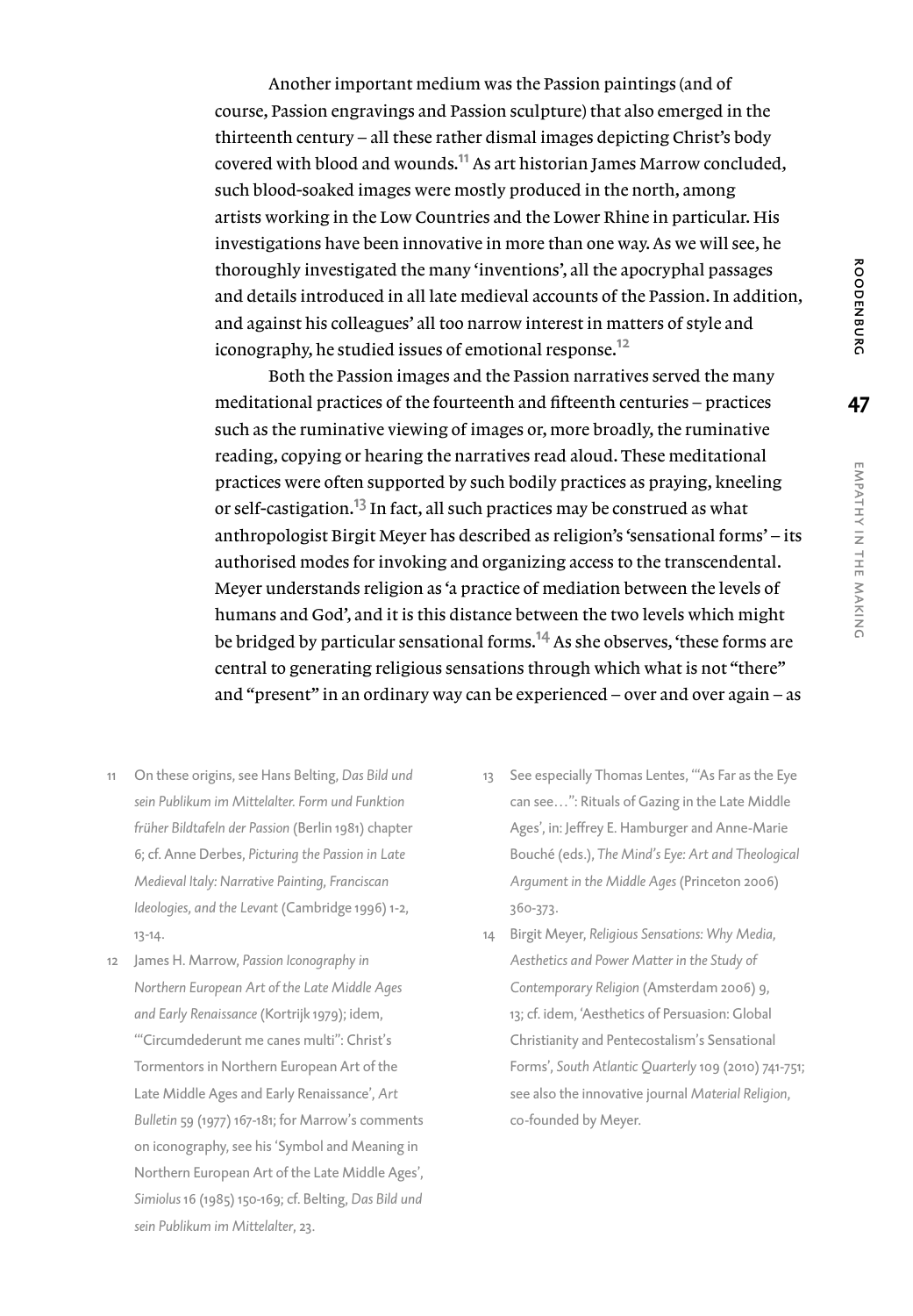available and accessible<sup> $15$ </sup> In other words, by creating a heightened emotional and sensory engagement with the divine they make it materialise not only in images or texts but also in things, smells, sounds or bodies.<sup>16</sup> Of course, with Protestantism professing an essentially unknowable God, the sensational forms changed.<sup>17</sup>

Another of Meyer's helpful concepts is the 'aesthetics of persuasion', responsible for what she calls the 'truth effects' of religion, for making religious practitioners sense the presence of the divine in a seemingly immediate manner. For instance, modern Pentecostal congregations (her own field of research), but also congregations in the past, whether Catholic or Protestant, might sense God's nearness in the tears shed by their preachers in the pulpit, thus making them weep themselves.<sup>18</sup> These are well-known rhetorical techniques, probably harking back to Horace's 'si vis me flere, dolendum est primum ipsi tibi' (if you want me to cry, you must first feel grief yourself). As Meyer continues, through such truth effects a religion may successfully resonate with the bodily habitus, the senses, emotions, and lived experience of the faithful. Her insights accord well with Scheer's Bourdieuan 'situated cognition' approach.<sup>19</sup>

The most popular Passion narratives, those written in the vernacular, were for the most part adaptations of Latin narratives, such as the anonymous *Meditationes Vitae Christi*, dated around 1300, or the anonymous *Vita Jesu Christi*, dated somewhat later and like the *Meditationes* of Tuscan or at least North Italian origin.20 Other translated texts were the *Horologium Sapientiae* by the Dominican Heinrich Suso (c. 1295-1366) and another *Vita Christi* by the Dominican and later Carthusian Ludolph of Saxony (c. 1300-1377). Generally, these older meditations were more concise than those in the vernacular, though the *Meditationes* and especially Ludolph's *Vita Christi* were far from brief. However, as Thomas Bestul cautioned (drawing on Roger Chartier), the circulation of the narratives defies any simple transmission model from high to low or from Latinity to vernacularity. Though the translations found an eager audience among the religious, nuns in particular (the *Meditationes* were addressed to a nun), and increasingly among semi-religious women and lay persons (who

- 15 Idem, 'Mediating Absence Effecting Spiritual Presence: Pictures and the Christian Imagination', *Social Research* 78 (2011) 1037.
- 16 Meyer's ideas may be compared to Walker Bynum's latest book, *Christian Materiality*, in which she explores how late medieval religion 'happened' in material culture, in the period's multiplication of devotional objects: Caroline Walker Bynum, *Christian Materiality: An Essay on Religion in Late Medieval Europe* (New York 2011).
- 17 On pictures see Hans Belting, *Image and Likeness: A History of the Image in the Era before Art* (Chicago, London 1994) 458-459.
- 18 Joseph Imorde, *Affektübertragung* (Berlin 2004).
- 19 Birgit Meyer and Jojada Verrips, 'Aesthetics', in: David Morgan (ed.), *Key Words in Religion, Media and Culture* (London 2008) 21.
- 20 On the relevance of this Italian provenance, see Derbes, *Picturing the Passion*.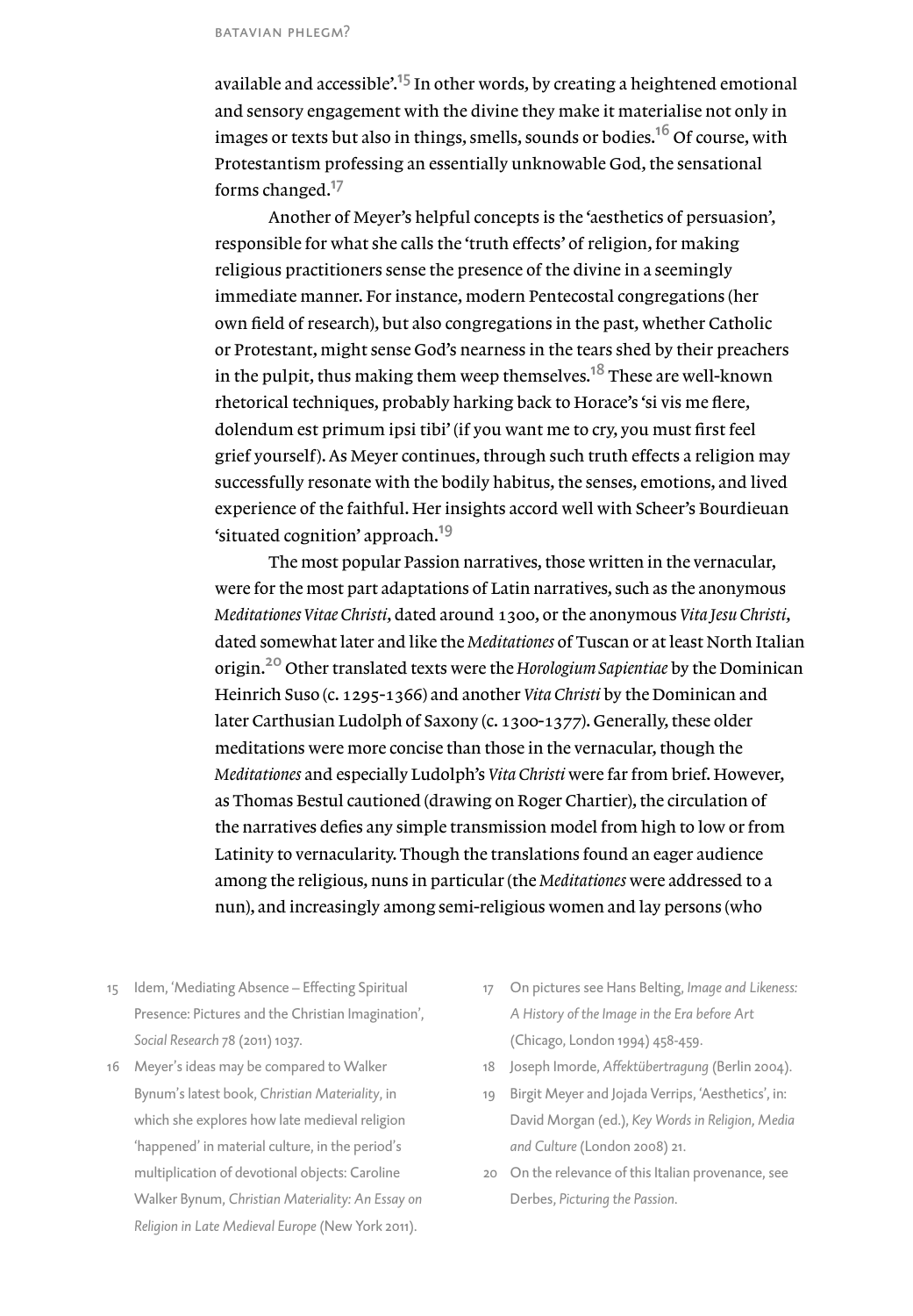like the vast majority of nuns did not master Latin), there were also Latin texts translated from vernacular works or borrowing extensively from them. Hence Bestul's preference for a fluid transmission model based on competition and interchange between Latin and the vernacular. $^{21}$  More recently scholars have drawn attention to the notable role of women in this interchange.<sup>22</sup>

Though the Passion narratives were generally included in a full 'vita Christi', in assisting the faithful in their meditational practices they undoubtedly constituted its most important, its most performative, part. Most of the emotions to be aroused centred on Christ's physical ordeal. In fact, through picturing its gruesome details as vividly as possible the texts aimed to rouse and deepen the believers' empathy, to have them experience in their imagination all the savagery done to him and thus move them to tearful compassion and contrition. Esther Cohen even speaks of the period's 'philopassionism' – an embrace of even the fiercest pain as spiritually meaningful and productive.<sup>23</sup>

The readers of the narratives (and of course all those hearing the narratives read aloud) were even incited to experience Christ's agony through the eyes and ears of his grieving mother. The texts made her a full participant in the Passion, a tradition reaching back to the genre of the so-called *planctus Mariae*, the 'Marian lament', a major influence on the *Meditationes* and many of the other narratives. The most familiar laments were the *Planctus beatae Mariae*, thought to be by Ogier de Locedio (1136-1214) and the *Dialogus beatae Mariae et Anselmi de Passione Domini*, of which the earliest manuscript seems to date from around 1300 and come from the German Rhineland. The fourteenth century also saw a distinct pictorial tradition emerge, portraying Mary weeping or swooning at the foot of the cross. Again intended to deepen the viewer's

- 21 Bestul, *Texts of the Passion*, 11-12; see also Charles Caspers, 'Bidden in twee talen. Een beschouwing van het bidgedrag van clerici, religieuzen en leken in de laat-middeleeuwse Nederlanden', *Queeste* 15 (2008) 3-16; cf. John van Engen, 'Multiple Options: The World of the Fifteenth-Century Church', *Church History* 77 (2008) 277.
- 22 For instance, Sarah McNamer has argued that the most influential parts of the *Meditationes* (the Infancy and Passion meditations) were originally written in Italian by a nun from Tuscany. See Sarah McNamer, *Affective Meditation and the Invention of Medieval Compassion* (Philadelphia 2010) chapter 3. On the prominent role of women, both from the aristocracy and the urban middle class, in the fourteenth- and fifteenth-century Low

Countries, see Thérèse de Hemptinne, 'Reading, Writing and Devotional Practices: Lay and Religious Women and the Written Word in the Low Countries (1350-1550)', in: Th. de Hemptinne and M.E. Góngora (eds.), *The Voice of Silence: Women's Literacy in a Men's Church* (Turnhout 2004) 111-126.

23 Esther Cohen, 'Towards a History of European Physical Sensibility: Pain in the Later Middle Ages', *Science in Context* 8 (1995) 54; for an excellent study on pain and empathy in early modern England, where Loyola's *Exercises* were still a major influence, see Jan Frans van Dijkhuizen*, Pain and Compassion in Early Modern English Literature* (Woodbridge 2012); Cohen also quoted there, 24.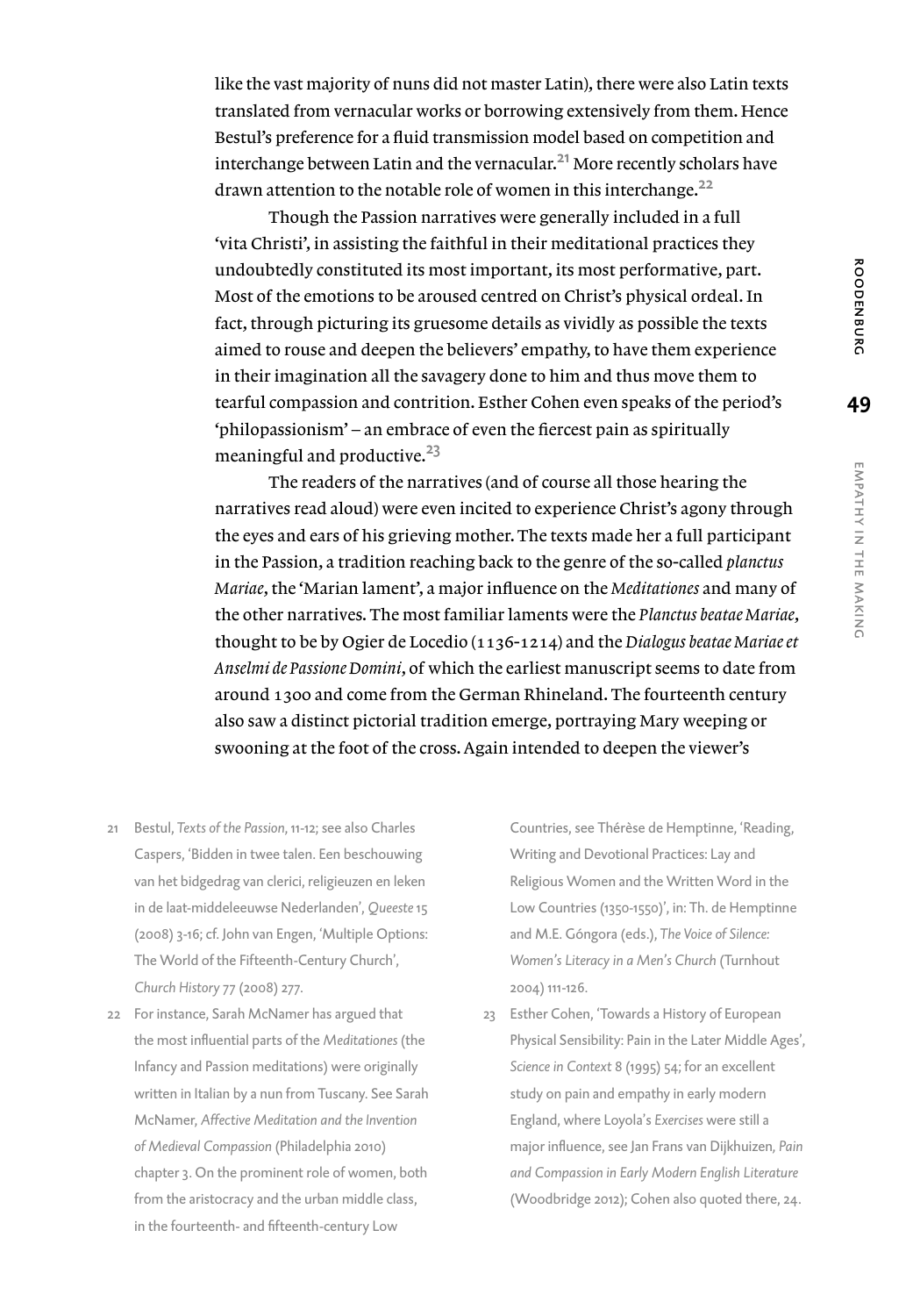immersion, the images also caused controversy. Until well into the seventeenth century priests would object to representations in which Mary displayed too much 'clamour', her compassionate sorrows making her collapse at the final breath of her son and loose her singular resolve and dignity. Painters like Rogier Van der Weyden and so many others depicting the descent from the cross had to find a precarious balance between their shaping of the viewers' emotions, their *pathopoeia* and religious decorum.<sup>24</sup>

Marian laments were also composed in Middle Dutch, most of them based on a Latin original<sup>25</sup>, but most influential were the Passion texts themselves, circulating in especially the fifteenth century in numerous manuscripts in the vernacular. One of these was Suso's *Hundert Betrachtungen und Begehrungen*, probably the most widely read and copied of all such meditation texts in the Low Countries. José van Aelst traced no less than 112 manuscripts and two printed editions of the North Netherlandish adaptation alone. Most of the manuscripts were produced in the county of Holland, especially in the town of Delft.26 Another popular text was *T'Leven ons Heren Ihesu Christi*, an early fifteenth-century adaptation of the anonymous *Vita*  and the *Meditationes*. So far 82 manuscripts have been traced of which at least 36 were owned by female readers. It also saw a printed edition, published in 1479, again in Delft.<sup>27</sup> Other 'lives' found a wide readership thanks to

- 24 One of the earliest authors to condemn presentations of Mary displaying excessive emotion was the Franciscan Marquard von Lindau († 1392). In his view, there were better ways to stimulate compassion. See Stephen Mossman, *Marquard von Lindau and the Challenges of Religious Life in Late Medieval Germany* (Oxford 2010) 335; Harvey E. Hamburgh, 'The Problem of *Lo Spasimo* of the Virgin in *Cinquecento* Paintings of the *Descent from the Cross'*, *Sixteenth Century Journal* 12 (1981) 45-75; for the Low Countries, see Reindert Falkenburg's inspiring essay, 'The Decorum of Grief: Notes on the Representation of Mary at the Cross in Late Medieval Netherlandish Literature and Painting', in: M. Trettu Knapas and Å. Ringbom (eds.), *Icon to Cartoon: A Tribute to Sixten Ringbom* (Helsinki 1995) 65-89; for a seventeenth-century protest, see Johannes van Neercassel, *Verhandeling van 't lezen der H. Schriftuure, waer in d'oeffeninge der Protestanten in de zelve te lezen wederleid, en de vastigheid van 't lezen der catholijken getoont word*  (Antwerpen 1785) 121-123.
- 25 K. de Vries, *De Mariaklachten* (Zwolle s.a.) 75-186.
- 26 José van Aelst, *Passie voor het lijden. De 'Hundert Betrachtungen und Begehrungen' van Henricus Suso en de oudste drie bewerkingen uit de Nederlanden* (Leuven 2005); idem, *Vruchten van de passie. De laatmiddeleeuwse passieliteratuur verkend aan de hand van Suso's 'Honderd artikelen'* (Hilversum 2011) 40, 264-267.
- 27 Geert Warnar, *'Tleven ons heren Jesu Christi*: Female Readers and Dutch Devotional Literature in the Fifteenth Century', in: M. van Dijk and R. Nip (eds.), *Saints, Scholars and Politicians: Gender as a Tool in Medieval Studies* (Turnhout 2005) 25-42; August den Hollander, 'Middelnederlandse Levens van Jezus', in: A. den Hollander, E. Kwakkel and W. Scheepsma (eds.), *Middelnederlandse bijbelvertalingen* (Hilversum 2007) 189; Anna Dlabacová, 'Drukken en publieksgroepen. Productie en receptie van gedrukte Middelnederlandse meditatieve Levens van Jezus (ca. 1479-1540), *Ons Geestelijk Erf* 79:4 (2008) 323-330.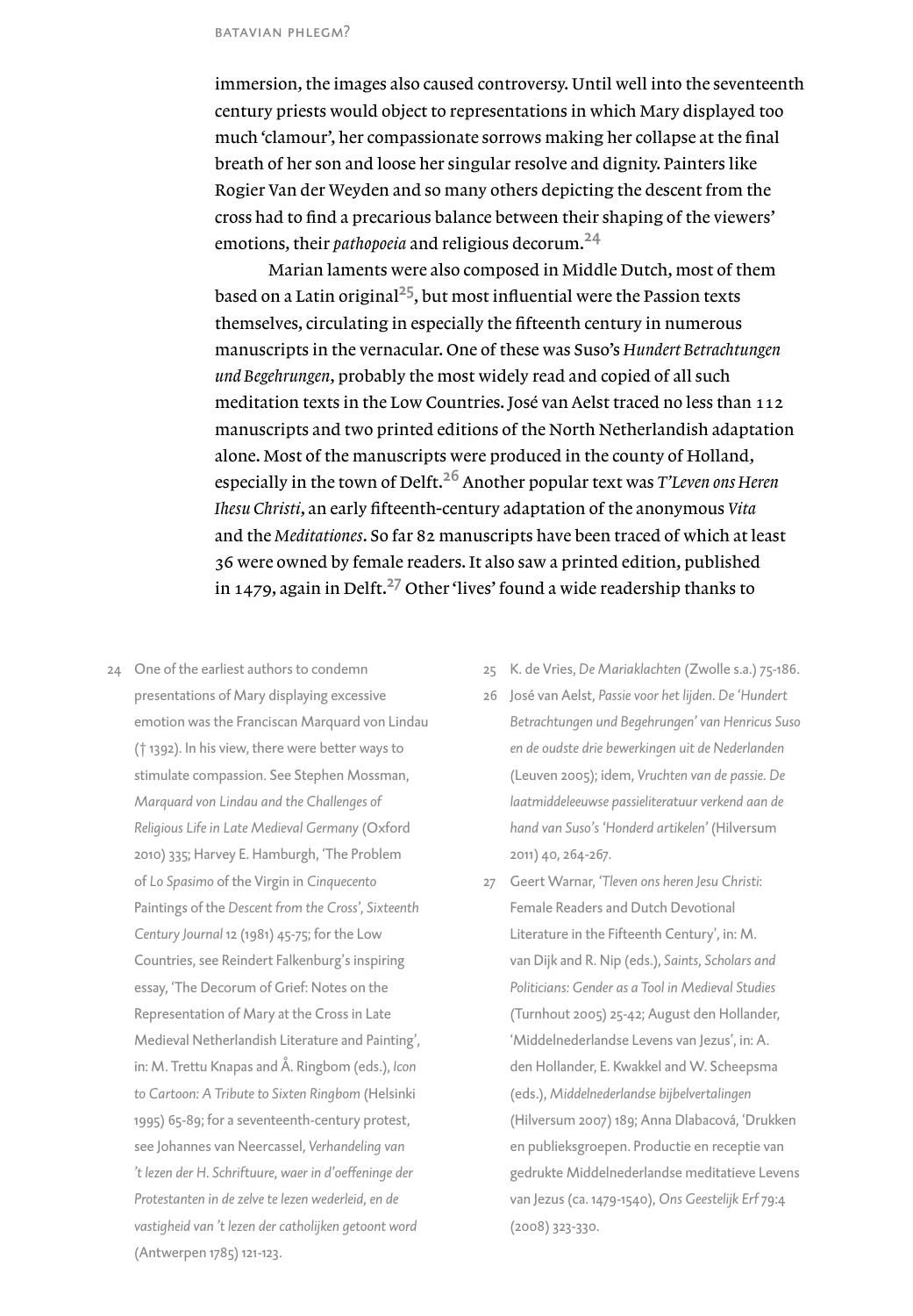the printing press, among them *Tboeck vanden leven Jhesu Christi*, with twelve editions between 1487 and 1536, and *Dat leven ons liefs heren Jhesu Christi*, with twenty-five editions between 1497 and 1532. Remarkably, both books did not first appear in a manuscript version before they appeared in print. They also borrowed relatively little from Ludolph's *Vita Christi* or the other Latin narratives<sup>28</sup>

As mentioned above, all such texts inspired their audiences to meditation, to practices of ruminative reading, listening or copying ('reading with the pen', as it has been called), while the increasing numbers of Passion images invited them to ruminative viewing.<sup>29</sup> Reading, writing, listening and viewing combined organically with meditation proper, often supported by corporeal practices and other 'sensational forms'. As Ludolph told the readers of his *Vita Christi*, they should

[...] excite themselves to devotion not only by inward contemplation, but also by bodily exertions, stretching of their hands, raising their eyes to the crucifix, striking their breasts, making devout genuflections, and if necessary even scourging themselves.

The texts' and images' primary function was performative, they were meant to do things. Ludolph even urged his readers 'that they should persist in these or similar exercises until they produce a plenteous stream of tears'.<sup>30</sup> He wrote this as a general advice how best to instill the contents of his *Vita*. Other *Vitae Christi* recommended their readers to weep freely at particular episodes of the Passion, and many might have done so. In one of his writings the Franciscan Johannes Brugman tells us about a nun he once knew. She would lie in bed from All Saints to Christmas, meditating on the Passion 'with heartfelt tears and ardent love'. Similarly, in one of the 'sister-books' of the Modern Devotion, a compilation of the 'lives' of the sisters, we read about Sister Liesbeth van Delft († 1423), who often burst into tears during her meditations.<sup>31</sup>

- 28 For this incunabular period, see Koen Goudriaan, 'Nederlandstalige meditatieve levens van Jezus op de vroege drukpers. Een terreinverkenning', *Spiegel der Letteren* 49:2 (2007) 143-164; Dlabacová, 'Drukken en publieksgroepen'.
- 29 Thom Mertens, 'Lezen met de pen. Ontwikkelingen in het laatmiddeleeuws geestelijk proza', in: F.P. van Oostrom and F. Willaert (eds.), *De studie van de Middelnederlandse letterkunde. Stand en toekomst* (Hilversum 1989) 187-200; cf. Wybren Scheepsma, *Medieval Religious Women*

*in the Low Countries: The Modern Devotion, the Canonesses of Windesheim, and their Writings* (Woodbridge 2004) 90-96.

- 30 Quotations taken from Marrow, 'Symbol and Meaning', 155.
- 31 Johannes Brugman, 'Devote oefeninge', in: Willem Moll (ed.), *Johannes Brugman en het godsdienstig leven onzer vaderen in de vijftiende eeuw* (Amsterdam 1854) appendix VII, 299, 241; Scheepsma, *Medieval Religious Women*, 241.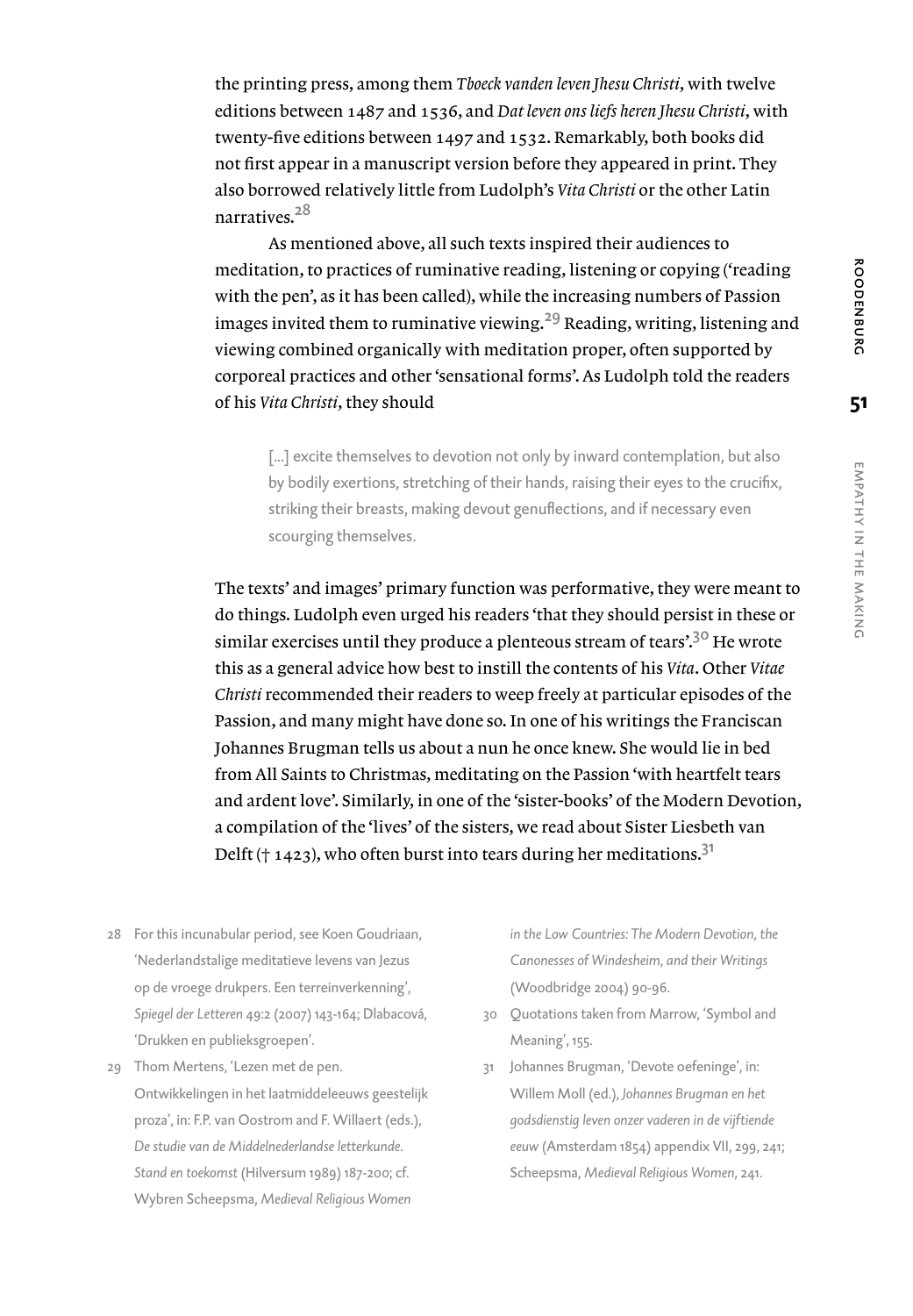

 $\blacktriangle$ 

Aelbrecht Bouts, *Man of Sorrows*, sixteenth century. Museo Nacional del Prado, Madrid.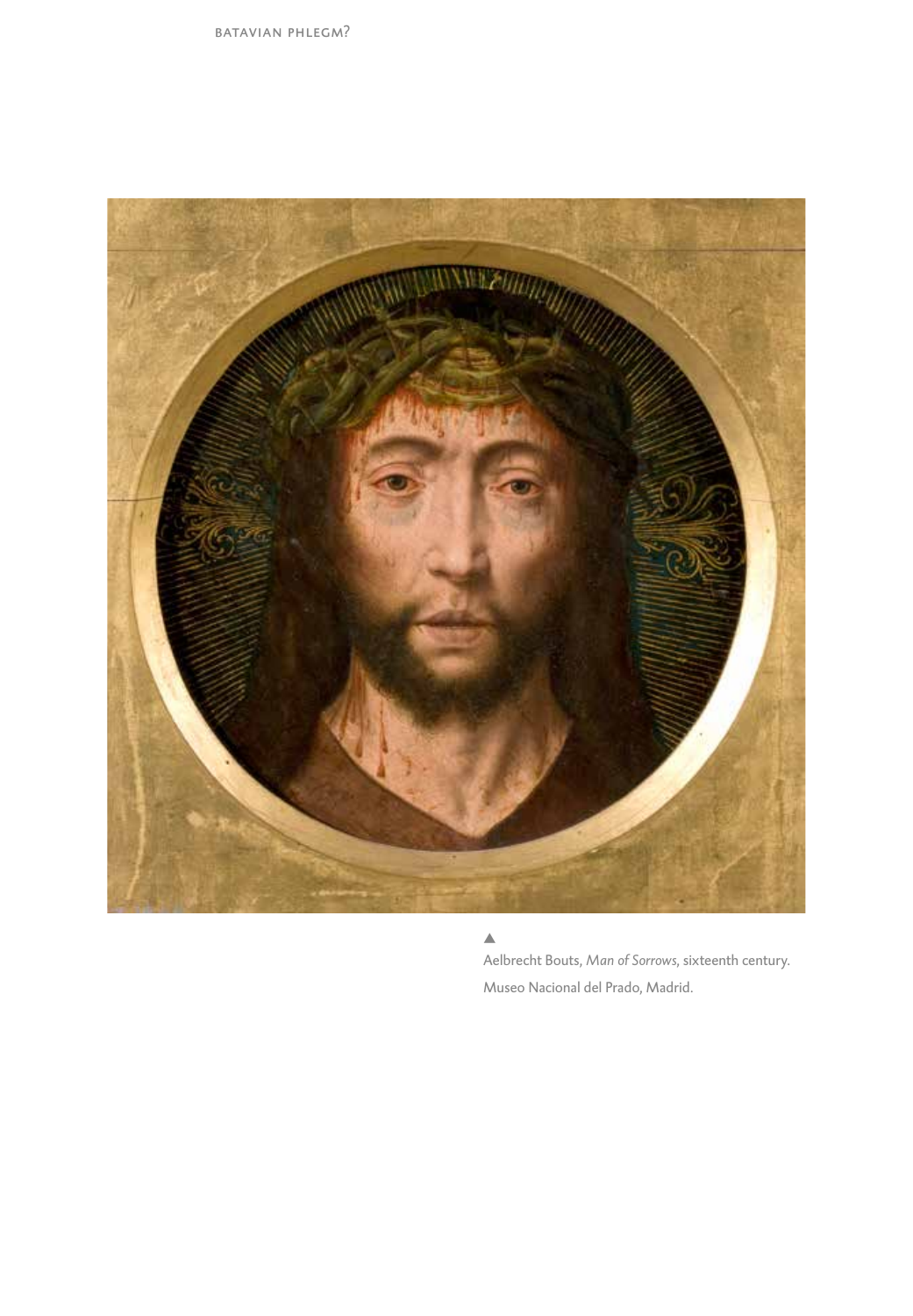At the same time, the period's devotional images or *Andachtsbilder* sought to enhance such tearful empathy by consciously isolating Christ, Mary or one of the other holy figures from their narrative contexts. The images functioned both in private and liturgical surroundings, their forms ranging from illustrations in books or manuscripts to such lavish altarpieces as Van der Weyden's *Deposition from the Cross*. <sup>32</sup> The most moving images were certainly those of a helpless Christ, the 'Man of Sorrows', blood from his wounds dripping down his body. Among the Netherlandish artists still famous for their *Andachtsbilder* are Hans Memling (c. 1433-1494), Aelbrecht Bouts (c. 1455- 1549), Geertgen tot Sint Jans (c. 1465-1495) and, relatively late, Jan Sanders van Hemessen (c. 1500-1566). 'Set pieces of mnemonic imagery', as Parshall writes<sup>33</sup>, they are also prime examples of a haptic visuality, of how late medieval artists had learnt to arouse a viewer's tactile sensations, their pictures still make us feel the physical abuse, all the grabbing, handling, wounding and deforming done to Christ's body. Painters working in the Lower Rhine and elsewhere in contemporary Germany produced quite similar pictures. Only in Italy most painters preferred a more gentle rendering of Christ's agony, they included hardly any blood. As a contemporary sneered, the tormentors in Sebastiano del'Piombo's *Flagellation* (1516-1524) seem to handle soft cotton ropes.<sup>34</sup>

#### **Rhetoric and vividness**

Surprisingly however, many of the cruelties depicted in the Passion narratives and Passion images were never mentioned in the Gospels. A product of the period's affective piety, they were more or less invented. For instance, in his introduction to the *Meditationes*, the anonymous author admitted that 'for the sake of greater impressiveness' he would relate things 'as they occurred or as they might have occurred according to the devout belief of the imagination and the varying interpretation of the mind'. He continued:

Thus when you find it said here, 'This was said and done by the Lord Jesus', and by others of whom we read, if it cannot be demonstrated by the Scriptures, you must consider it only as a requirement of devout contemplation.

### Later, in his *Vita Christi*, Ludolph of Saxony gave a very similar explanation. Both authors knew what they were doing.<sup>35</sup>

- 32 Belting, *Das Bild und sein Publikum*, 69-104.
- 33 Parshall, 'Art of Memory', 464.
- 34 François Quiviger, *The Sensory World of Italian Renaissance Art* (London 2010) 67.
- 35 The entire passage is quoted in Bestul, *Texts of the Passion*, 17; he also refers to Ludolph's *Vita Christi.*

**53**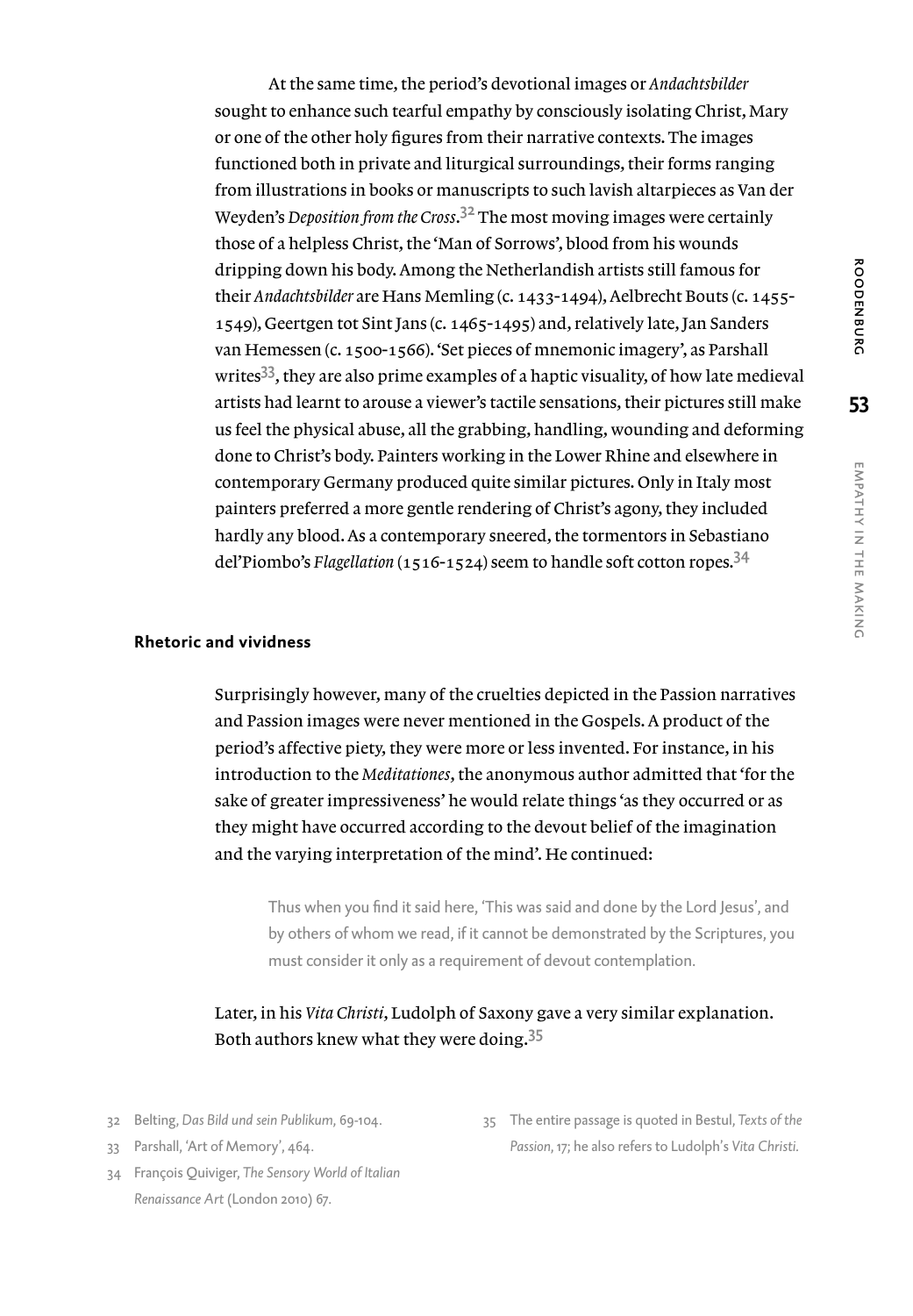The things that 'might have occurred' were portrayed in the Passion images as well, making full use of the viewer's tactile empathy. Many of the episodes chosen by the Netherlandish painters are easy to recognise. The flagellation, the crowning with thorns, the bearing of the cross and, of course, the crucifixion are all recorded in the New Testament, though most of the cruel details depicted are not. However, there are also scenes which look like pure invention – images of Christ's hair and beard pulled out, Christ thrown to the ground or trodden upon, Christ tortured in an underground chamber, Christ dragged through a stinking cesspool or even Christ crushed in a winepress. In his great survey of all this haptic visuality, Marrow could just arrange his chapters in order of one such dismal story after the other.<sup>36</sup>

Though obviously included for their 'impressiveness', the scenes were not completely invented. Turning to the *Meditationes* and a range of other Passion narratives, Marrow could demonstrate how in these texts all kinds of imagery taken from the Old Testament (prophecies, metaphors, similes, symbols or allegories) came to be transformed into 'realist' details meant to strengthen the believers' identification with Christ. Much of the imagery derived from Psalm 21 or the Book of Isaiah. For example, the whole notion of the 'man of sorrows' goes back to Isaiah 53:2-5, with its graphic view of the Messiah, the self-sacrifying 'servant of the Lord'.<sup>37</sup>

Profiting from more recent studies, Bestul also stressed the role of the apocryphal gospels, among them the gospel of Nicodemus already 'filling in' details on the deposition from the cross, the presence of Joseph of Arimathea at the scene and Mary's extreme grief. Other important sources were such medieval instances of biblical exegesis as the *Glossa ordinaria*, the *Historia Scholastica* of Peter Comestor († 1179) and the *Legenda Aurea* of Jacobus de Voragine († 1298).<sup>38</sup> Finally, as emphasised by Tobias Kemper, there were the instruments of Christ's Passion, the so-called 'arma Christi'. In the thirteenth century, in the wake of the new piety, such 'relics', including one of the 'holy nails', were taken from Constantinople to Rome, Paris and other European centres of worship.<sup>39</sup>

Both the texts and the images, then, went to great lengths to create the desired emotional and sensory immersion in the suffering of Christ, but far from revealing a 'childlike' emotional universe, as if the preachers and painters

- 36 Marrow, *Passion Iconography*, chapters 3, 4 and 5.
- 37 *Ibid*., chapter 1; Marrow could build on the earlier investigations of Kurt Ruh and F.P. Pickering.
- 38 Bestul, *Texts of the Passion*, 26-33; on the *Legenda Aurea* and the Low Countries, see A. Berteloot et al. (eds.), *'Een boec dat men te Latine heet Aurea Legenda'. Beiträge zur niederländischen Übersetzung der Legenda Aurea* (Münster 2002).
- 39 Tobias A. Kemper, *Die Kreuzigung Christi. Motivgeschichtliche Studien zu lateinischen und deutschen Passionstraktaten des Spätmittelalters* (Tübingen 2006); cf. Robert Sukale, 'Arma Christi: Überlegungen zur Zeichenhaftigkeit mittelalterlicher Andachtsbilder', *Städel-Jahrbuch* n.s. 6 (1977) 177-208.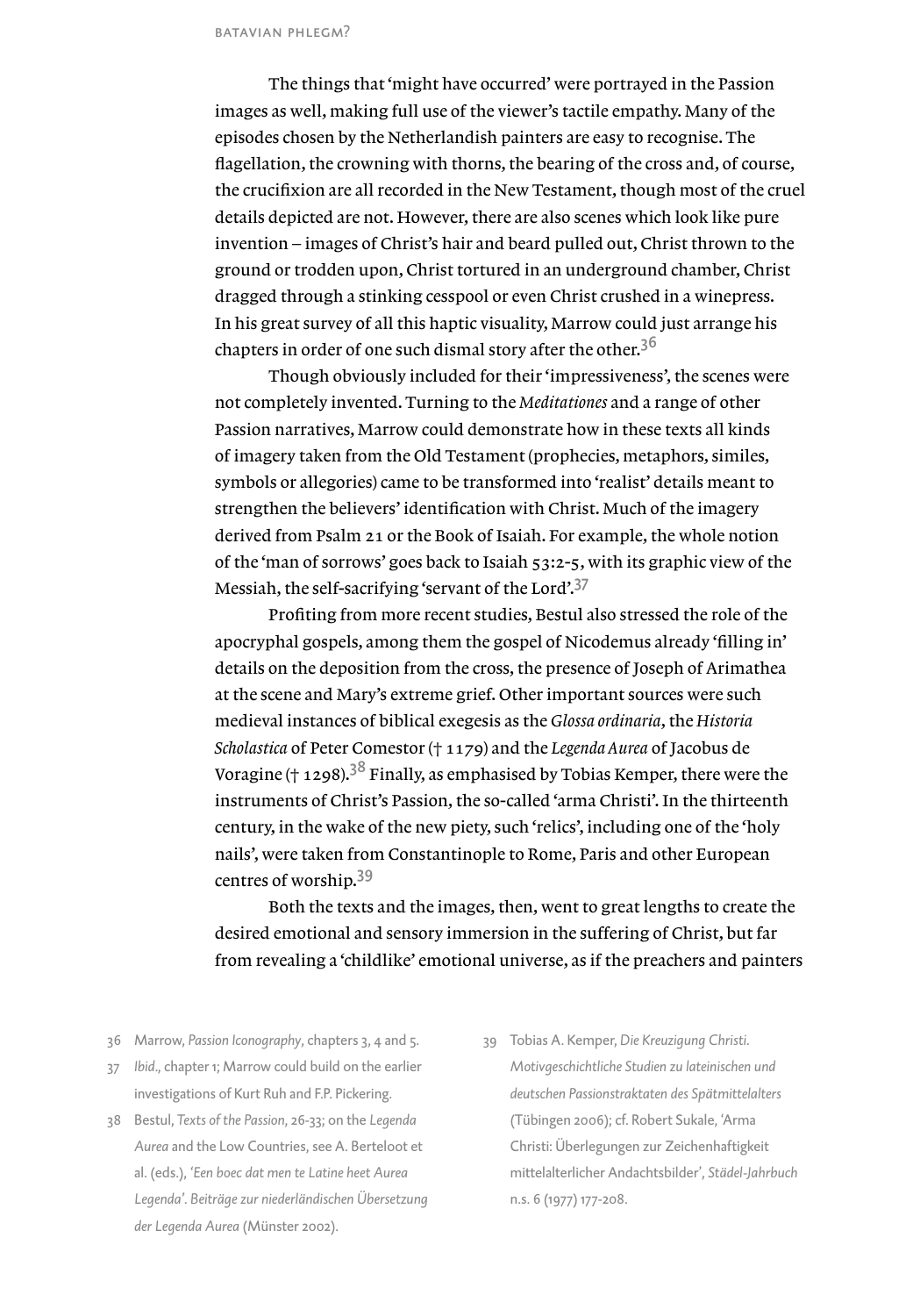just had to adapt to the believers' unadulterated emotions, the 'childlikeness' was their doing. It was their *pathopoeia* working the emotions, and much of it must have been grafted onto the rhetorical traditions prevailing in the fourteenth and fifteenth centuries, the *Rhetorica*'s hammering on vividness and its dwelling on the art of memory in particular. Recently Kimberly Rivers, drawing on Carruther's work, confirmed the *Rhetorica*'s central importance to the traditions of late medieval preaching. Its mnemonic techniques proved congenial to the new oratorical skills needed by Franciscan and Dominican preachers alike, explaining much of the text's revival in thirteenth-century university teaching.<sup>40</sup> In fact, as Carruthers concluded, when it was finally revived, it was within the context of another understanding of *memoria*, developed in older monastic traditions of ruminative meditation.<sup>41</sup>

#### **Brugman's Life of Christ**

As we will see, Parshall's more detailed analysis of the *Rhetorica* confirms these connections. However, to underline the devotional practices' affective complexity, their interweaving of the mental, the corporeal and the sensory, let us first turn to one 'vita Christi' in particular, the *Devote oefeninge der kijnsheit, des middels ende des eyndes ons Heren Christi*, written by the Franciscan priest Johannes Brugman (c. 1400-1473). Brugman, famed for his impassioned preaching and in close contact with the Brothers of the Common Life, probably wrote the text in the 1460s at the request of a nun or semi-religious woman ('eenre ynniger maget'). $42$  With the exception of its third and longest section, the one describing the Passion, much of the *Oefeninge* can be traced back to the *Arbor Vitae Crucifixae Jesu*, a narrative by the Italian Franciscan Ubertino de Casale (1259-1329). Brugman himself refers to Bonaventure's *Lignum Vitae* and Bridget of Sweden's *Revelations*, but the *Meditationes* and Ludolph's *Vita* might have been important as well.<sup>43</sup>

- 40 Rivers, *Preaching the Memory*, 1-23.
- 41 Carruthers, *The Book of Memory*, 154-155; idem, *The Craft of Memory*, 7-14.
- 42 Brugman, 'Devote oefeninge', 288.
- 43 P. Optatus, 'De invloed van Hubertinus van Casale op *Het Leven van Jezus* door J.B.', *Ons Geestelijk Erf* 23 (1949) 315-334, 427-434; Brugman, *Oefeninge*, 296, 355; on Brugman, see F.A.H. van den Hombergh, *Leven en werk van Jan Brugman O.F.M. (c. 1400-1473)* (Groningen 1967).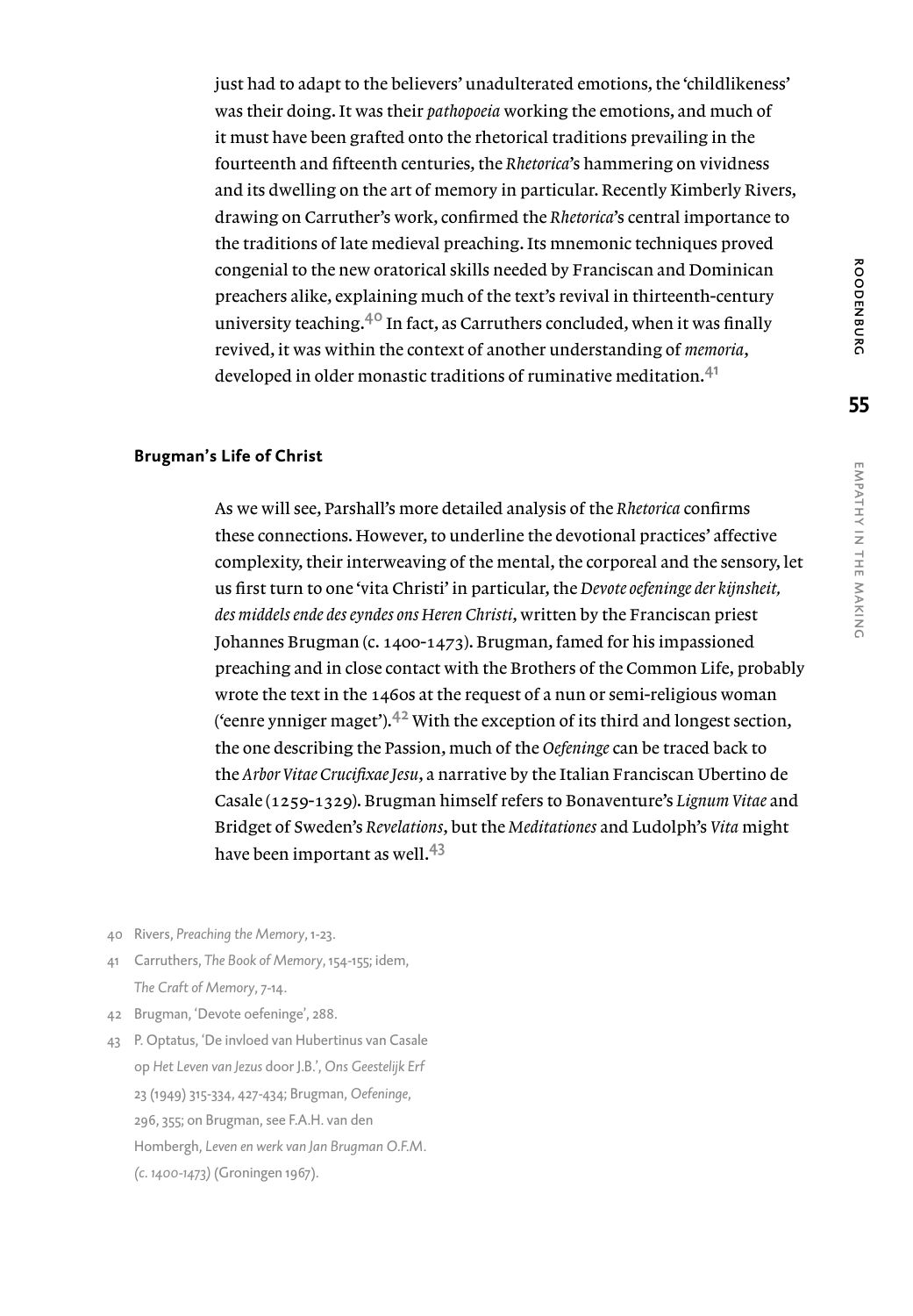

#### $\blacktriangle$

Hans Memling, T*he Virgin Showing the Man of Sorrows*, c. 1480.

Museo de la Capilla Real, Granada.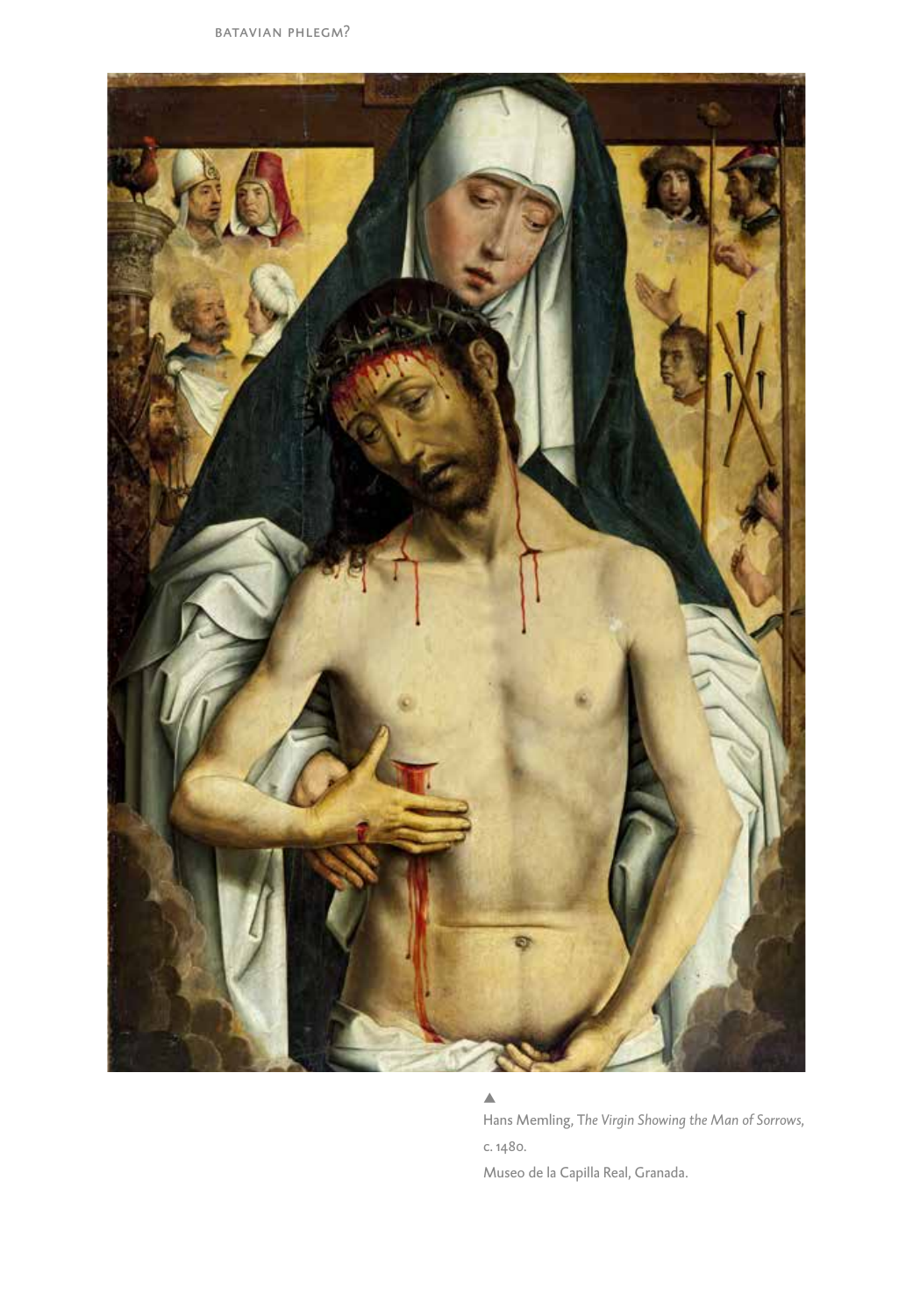Like all contemporary authors on the Passion, Brugman does not so much describe Christ's mental as his bodily ordeal.44 Similarly, taking his readers 'or those hearing it read' from one episode to the next, he incites them to imagine themselves as present at the events. He wants them to really hear the nails hammered into the hands and feet of Christ or, in one of the earlier episodes, to even smell the stinking gobs spat in his face. As the nineteenth-century scholar Willem Moll already concluded, 'the whole design of Brugman's little book aims to induce the reader not only to mere meditation but to a clear and almost sensory vision of what he relates'.45 To Brugman, the ruminative reading or hearing of his *Oefeninge* (*edercauwen*, as he calls it<sup>46</sup>) implied much more than just visualising the episodes in spirit. Like all Passion narratives, his *Oefeninge*, aiming to mould the audience's emotions as strongly as possible, asked for a deeply participatory meditation, an imaginative reconstruction of the Passion grafted onto the most vivid, most tactile identification conceivable.

Part of Brugman's striving for *demonstratio* is his affective, apostrophic and exclamatory prose. Time and again, he engages his audience's literal compassion through addressing Mary or, occasionally, also Pilate or 'sweet Jesus' himself (*apostrophe*). He also has the latter address Mary and John at the crucifixion (*sermocinatio*) and, like every good orator, he continually inserts deictic markers – phrases such as 'here', 'now', 'there' or 'see'. As Moll noted, even these are highly sensory. Brugman often starts each new episode, not with a simple 'let us note' or 'let us contemplate' but with more engaging, intersensory deictic markers as 'let us note and listen', 'let us see and note', 'let us see and hear' or 'let us listen and hear'. He also favours such kinesthetic markers as 'let us accompany Jesus', 'let us go with Jesus', 'let us stand with Mary' (stand and weep with her at the foot of the cross) or 'let us sit with those devote women' (sitting and weeping with the other holy women on Golgotha hill). At every episode, Brugman wishes his readers and listeners to develop a deeply sensory immersion, to see, hear, feel and even smell the events.

Christ's humanity, his utter tangibility, determines Brugman's *Oefeninge*. In his account of the Nativity he already urges his readers to contemplate 'the child's visible and tangible nature'.<sup>47</sup> Such passages might

- 44 The text was already edited in 1854 by the Dutch church historian Willem Moll and included as 'Brugmans "Leven van Jezus"' in his study on Brugman. See Willem Moll, *Johannes Brugman en het godsdienstig leven onzer vaderen in de vijftiende eeuw* (Amsterdam 1854) appendix VII.
- 45 Moll, *Johannes Brugman*, 58: Translation of 'De gehele vorm van Brugman's boekske is er op ingerigt, om de lezer niet slechts tot bloote overdenkingen te leiden, maar tot eene klare en bijna zinnelijke aanschouwing van wat hij verhaalt'.
- 46 Brugman, *Oefeninge*, 334.
- 47 *Ibid*., 306: Translation of 'die sienber ende bevoelike natuer des kindes'.

z the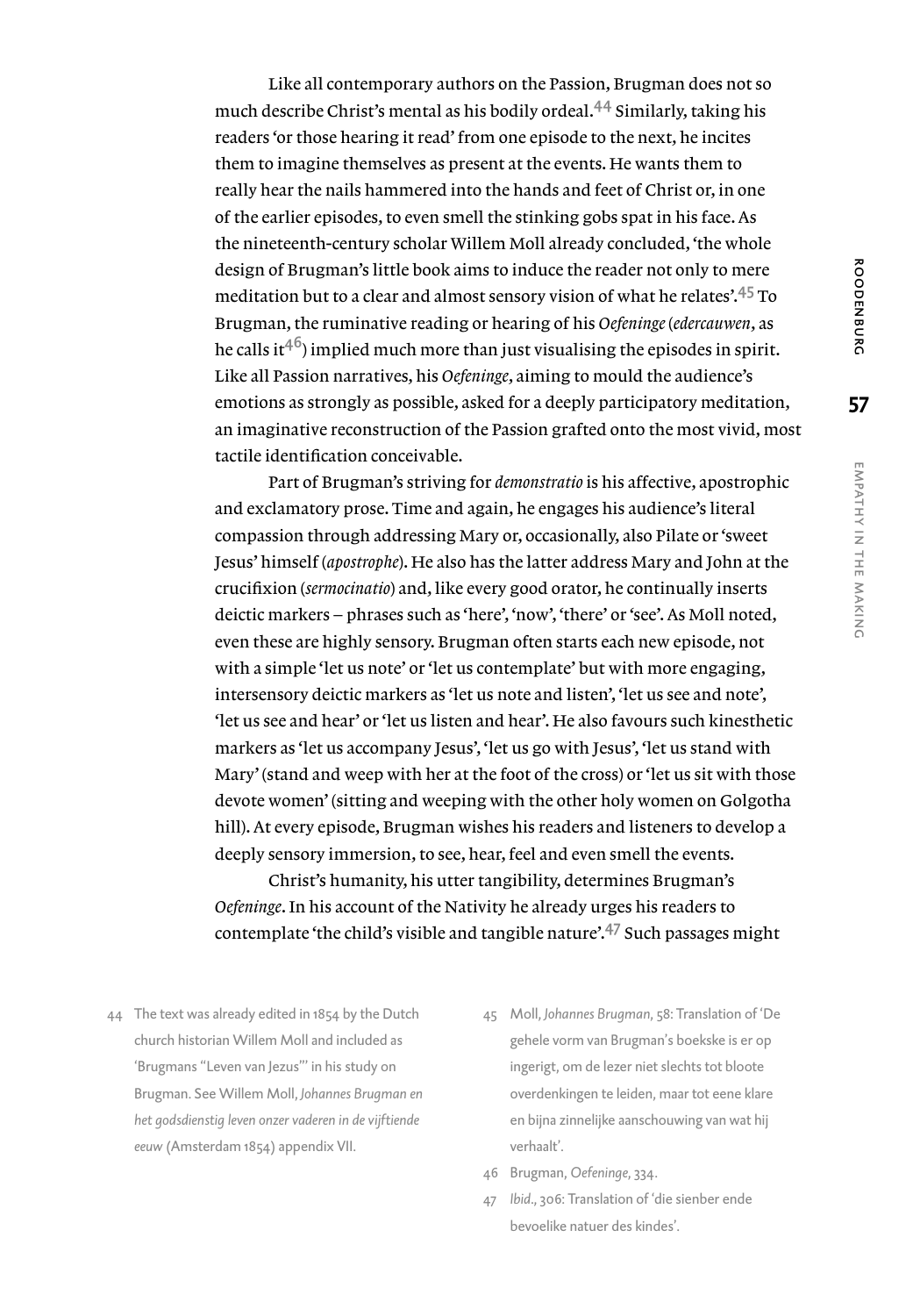#### batavian phlegm?

have reminded them of the many devotional images depicting Mary as she caresses the toes of the baby on her lap. In the happy phrasing of Constance Classen, this was 'a touchable God', all humans could touch him in the flesh.<sup>48</sup> His disciples could – Mary Magdalen anointing his feet, Judas kissing him on the cheek (or in most of the narratives, as a travesty of the kiss of peace, on the mouth) or doubting Thomas thrusting a finger into his side – but so of course, could his tormentors: they could grab, beat, kick or scourge him and ultimately hammer the nails into his hands and feet on the cross.

Let us take a look at some of the episodes in which we might get a taste of this, not only from Brugman's sensory language but also from a few 'borrowings' from the Old Testament, meant to enliven the rather dry account of the Gospels. For instance, when Christ is arrested in the garden of Gethsemane, we read: 'so they put those fierce, cruel and stinking hands to that sweet, innocent lamb Jesus'. They 'roared like lions', Brugman adds, thus inserting imagery adopted from Isaiah 5:29 (343). In other episodes Christ's hair and beard are pulled out (Isaiah 50:6; 344). In the house of Annas his tormentors hit him cruelly on the chin (345), which they repeat, and then also spitting in his face, in the house of Caiaphas, making Brugman presume – 'het is goet te vermoeden' (it is very likely), one of his standard phrases – that his nose and mouth are bleeding. As he rounds off, 'his forehead, mouth and cheeks and his whole blessed face are covered with ugly gobs and snot' (Isaiah 53:1-7; 347). Relating the flagellation in the house of Pilate, Brugman relies on Brigid of Sweden's revelations, in which she saw 'his blessed body that wretchedly beaten, torn and scourged, that one could see his ribs and that the ropes took part of his flesh with them'. Or take the crowning with thorns, dressed in his purple cloak, when he was beaten again: '[...] the blood burst and sprang from his blessed head and ran down into his ears and eyes, so that with his blessed fingers he wiped the blood out of his eyes' (Isaiah 63:1-2; 355 -356).

Finally, there is Brugman's highly tactile language when he depicts the cruelties at Golgotha. We read about Christ's second, utterly painful unclothing, when his clothes still stuck to the wounds of the flagellation, for which he had been undressed before. Brugman exclaims: 'Oh, how cruelly are his clothes pulled off, which, sticky as they were, still clung to that bloody, wounded body, and how wretchedly he starts bleeding again!' No less gripping is the next episode, that of the actual crucifixion:

Let us with heavy heart, with crying eyes and with bloody tears behold how the blessed hands are nailed through with blunt nails, after which the holy feet [are] so wretchedly pierced through and cut through that his holy bones may burst.

48 Classen, *The Deepest Sense*, chapter 2.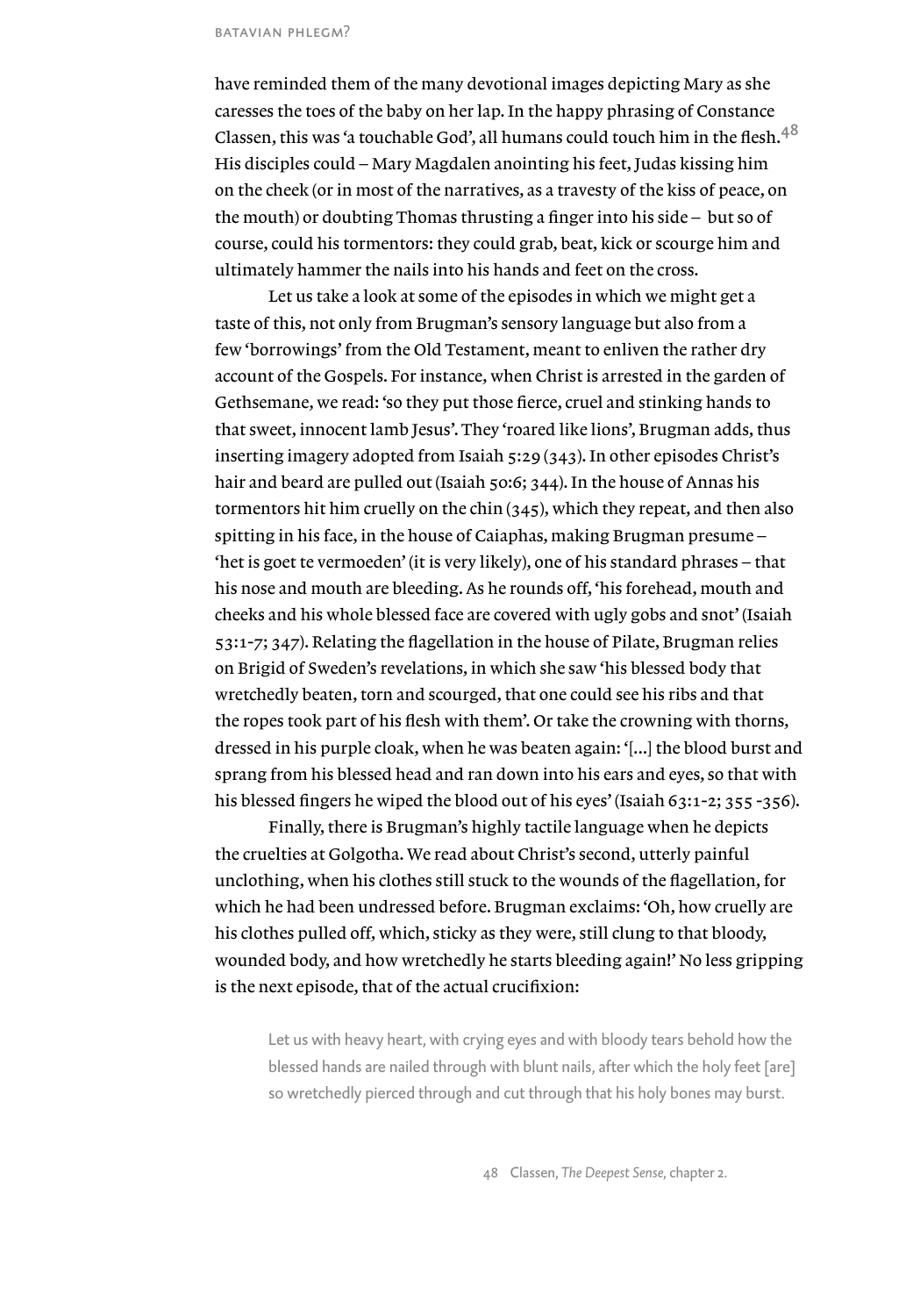## There, Brugman inserts another of his *apostrophes*, making us see and even hear the crucifixion through the eyes and ears of Mary and the other holy women standing by:

Oh Mary, thou who saw how his clothes were pulled off and that the instruments of his passion were prepared, and heard this hammering of the nails, and might well imagine the bursting and tearing apart of the legs and veins, oh warm-hearted mother, how you must have felt, hearing this, and [you] other ardent and pious hearts!<sup>49</sup>

It is all tactility then, all grabbing, handling, wounding, deforming and finally killing the Son of God. As most of the Passion narratives describe, already in the houses of Annas, Caiaphas and Pilate his face had been beaten beyond all recognition, another reference to Isaiah. His poor mother, watching him climb the road to Golgotha, could only recognise her child by his voice. Already there his humanity had been deformed to the point of inhumanity.

Brugman's *Oefeninge* was only one of the many 'vitae Christi' produced in the Low Countries, but it was certainly not the most spectacular, the most violent or affective of its kind – earlier texts reveal a greater 'philopassionism'. Nor did Brugman advise his audience on adopting specific postures or gestures when meditating on the Passion, at least not in his *Oefeninge*. <sup>50</sup> Other authors did so. One of the other manuscripts studied by Moll was a Middle Dutch

- 49 'Brugmans Leven van Jezus', 363-364: Translation of: 'Och hoe wredelicken worden him sine cledere uutghetogen, die ghedroghet waren ende ghebacken waren an dat blodighe, gewonde lichaem, ende hoe yamerlick wert hi weder op nye bloedende!' [...] 'so laet ons doch mit bedructer herten, mit screyende oghen ende mit bloedighen tranen sien, hoe die ghebenedide handen mit plompen nagelen doerghenegelt worden, ende daerna die heilige voeten so yamerliken doormoerdet ende doergraven dat syn heilige beenen bersten mochten. O Maria, ghi die saget dat hem sijn cleder uut en ghetogen waren ende dat die instrumenten sijnre passien bereyt waren, ende hoerde dat incloppen der nagelen, ende wal bedenken moeghet die berstinghe ende scoringhe der benen ende der aderen, och hertelike moeder, hoe mochte u doe te moede wesen, hoe ghi dit hoerden ende anderen ynnighen, devoten herten!'
- 50 In his *Devotus Tractatus*, also written between 1450 and 1470 but merely for his fellow Franciscans, Brugman did include gestural and postural instructions. See the *Tractatus*' edition in: Van den Hombergh, *Leven en werk*, 221-222. Perhaps he deemed such exercizing less appropriate for the religious and semi-religious women he addressed in his *Oefeninge*. On the contrast between Brugman's preserved texts and his reputation as a preacher, see Thom Mertens, 'The Sermon of Johannes Brugman ofm († 1473): Preservation and Form', in: Roger Andersson (ed.), *Constructing the Medieval Sermon* (Turnhout 2008) 253-274.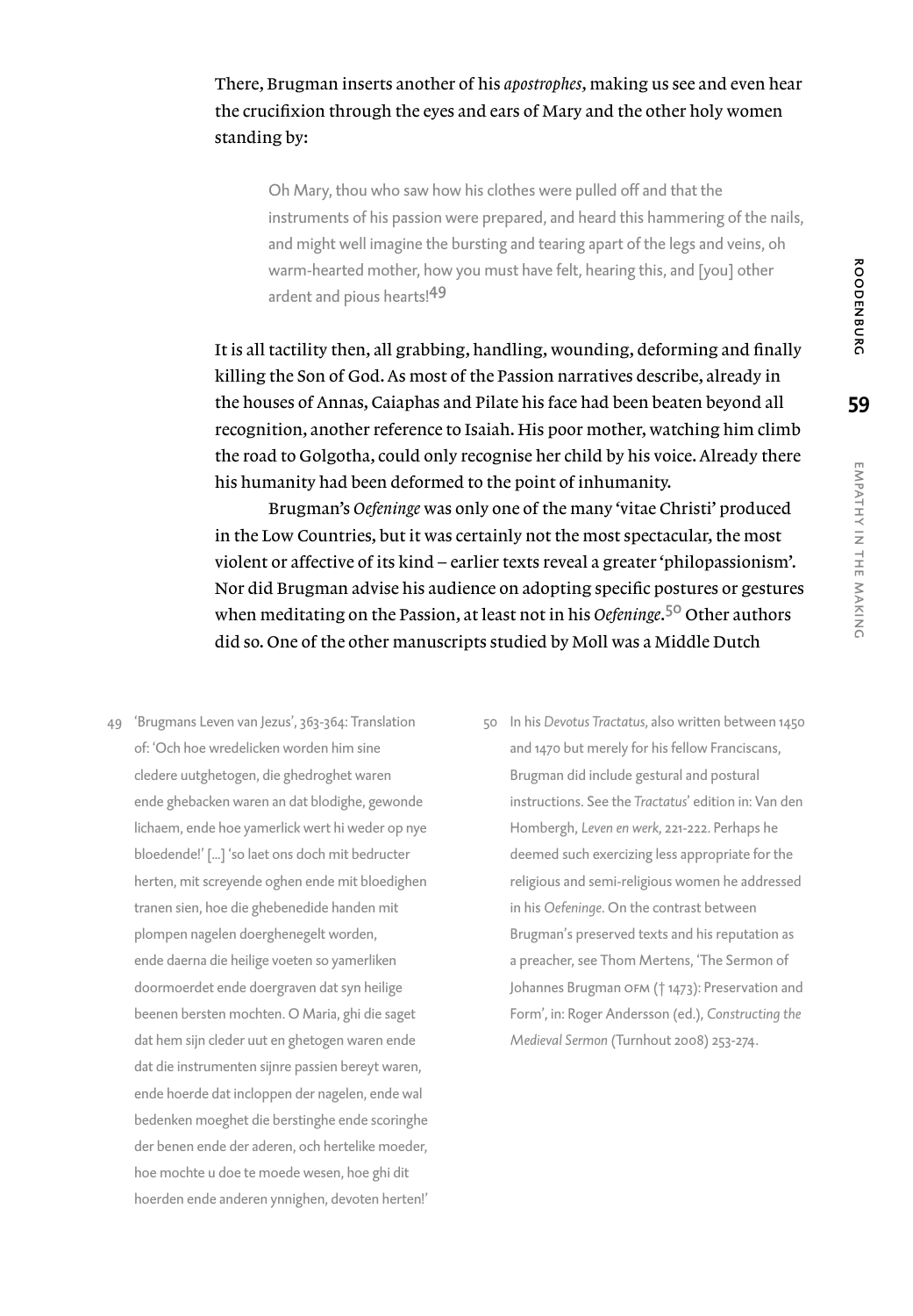translation of the *Meditationes de Passione Christi* by the German Augustinian Jordan of Quedlinburg (c. 1300-1370/1380). As Moll disapprovingly noted, after each episode the text included an exhortation headed in red by the word *medevormicheit*. In these exhortations the author suggested how his readers might practice such 'conformitas', how they might literally imitate Christ in his condition or actions related in the episode. For instance, after reading or hearing how Christ, mourning in Gethsemane, bent his face down to the ground, they should do the same, 'and from compassion and love shed as much as one can the tears of Christ'. Or, having related how Christ was hit on the chin, the text continues: 'if someone contemplating this article wishes to conform to it, he may hit himself on the chin for the sake of Christ'.<sup>51</sup>

In fact, exhortations to a literal, bodily *conformitas* can be found in most of the Passion narratives illustrating, according to Thomas Lentes, how until the Devotio Moderna the body remained an essential instrument in the imaginative participation in the Passion.<sup>52</sup> Ludolph of Saxony had already suggested that his readers may box their ears when Christ is hit on his ear, that they may scourge themselves when Christ has been scourged or similarly, that, whether standing or lying down, their limbs may form a cross to articulate their inner and outer *conformitas* to Christ crucified. The readers of the narratives certainly followed such advice (Huizinga already noted various examples), even the Sisters of the Common Life adhered to the practice. As she recorded in her spiritual autobiography, Alijt Bake, prioress of the Windesheim convent in Ghent, would often stand with arms outstretched to feel the pain of Christ.53 A famous pictorial example of such *medevormicheit* is again Van der Weyden's *Descent from the Cross*. As many art historians have observed, there is a striking conformity between Mary's swooning body and the body of her son taken down from the cross.54 Of course, the *Descent* offered its fifteenth-century viewers much more than that. In all its tactility, from Mary's tear rolling down her cheek to the weight of Christ's lifeless body, it effectively integrated (as it might still do) the viewer's bodily, sensory and emotional immersion.<sup>55</sup>

- 51 Moll, *Johannes Brugman*, 75-76.
- 52 Thomas Lentes, '"Andacht" und "Gebärde". Das religiöse Ausdrucksverhalten', in: B. Jussen and C. Koslofsky (eds.), *Kulturelle Reformation. Sinnformationen im Umbruch 1400-1600* (Göttingen 1999) 54-59.
- 53 Wybren Scheepsma, *Medieval Religious Women in the Low Countries: The 'Modern Devotion*'*, the Canonesses of Windesheim and their Writings* (Woodbridge 2004) 218.
- 54 Cf. Reindert Falkenburg, 'The Household of the Soul: Conformity in the *Merode Tryptich*', in: Maryan Ainsworth (ed.), *Early Netherlandish Painting at the Crossroads* (New York 2001) 2-17; Peter Parshall, 'Commentary', in: *ibid*., 18-25.
- 55 Hammerschmidt, 'The Impact', 211-215.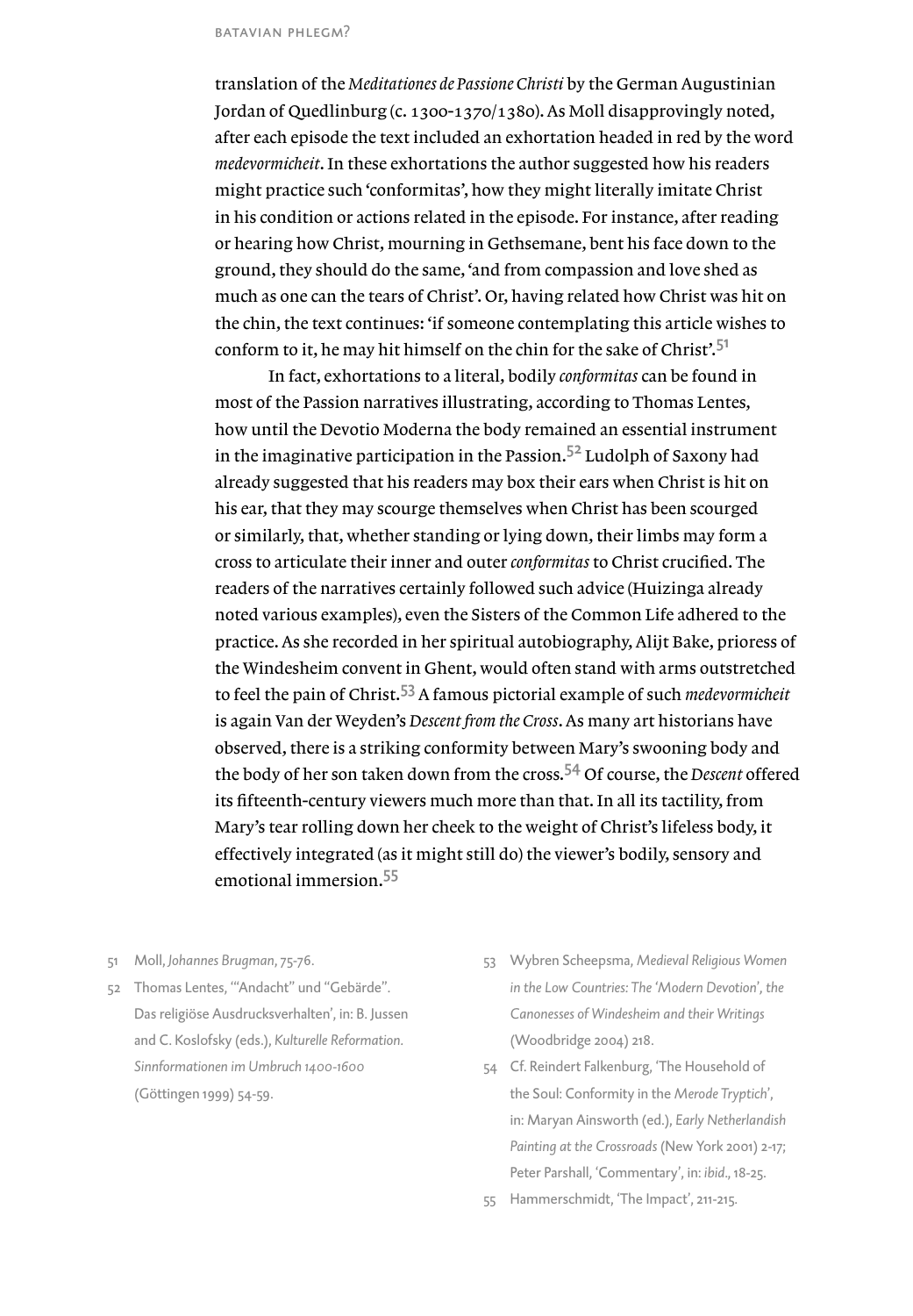z the

#### **Artificial and bodily memory**

Few cultural historians today would still regard Brugman's *Oefeninge* or any of the contemporary Passion narratives as confirming Huizinga's (or one of the other early cultural historians') 'childlike' Middle Ages.<sup>56</sup> Instead, they have learned to read such texts as instances of the period's affective piety, its continual crafting of the believers' meditational practices: but does that fully explain the narratives' and images' emotional and sensory intensity? Was that intensity already constituted in contemporary rhetoric?

In an inspiring essay, Peter Parshall has argued that both the Passion paintings and the Passion narratives 'were deemed occasions for rumination and reminiscence'. Writing on the Low Countries and also profiting from Marrow's work, he quotes Carruthers approvingly that 'meditation was, in part, the act of remembering itself'. In other words, both the paintings and the narratives sought to construct successful memory images, those with the greatest affective power, while sharing a psychology of affect deriving at least partly from the revived *Rhetorica*, its art of memory in particular.<sup>57</sup>

Most importantly, the *Rhetorica* emphasised that to truly fix the images in the mind they should be clear and precise and, even more, they should always be striking, novel or idiosyncratic. To quote the central passage in full:

We ought, then, to set up images of a kind that can adhere longest in the memory. And we shall do so if we establish likenesses [similitudines] as striking as possible; if we set up images that are not many or vague, but active [imagines agentes]; if we assign to them exceptional beauty or singular ugliness; if we ornament some of them, as with crowns or purple cloaks, so that the likeness may be more distinct to us; or if we somehow disfigure them, as by introducing one stained with blood or soiled with mud or smeared with red paint, so that its form is more striking, or by assigning certain comic effects to our images, for that, too, will ensure our remembering them more readily.<sup>58</sup>

As Parshall writes, when he first read the passage, with all its memory images of a crown, a purple cloak and also the disfiguration, the blood, the beauty and the ugliness, he was reminded of the figure of Christ in the house of Pilate. The similarities between the two passages seem coincidental, but what they reveal is a shared theory of affect, 'a common understanding of the authority granted to images or likenesses of a certain kind to impress themselves indelibly on the mind'. Interestingly, Parshall also refers to Marrow's analysis of all the

- 56 For some comments on Huizinga and Panofsky, see McMurray Gibson, *The Theater of Devotion,*  4-5; see also Rosenwein, 'Worrying about Emotions in History', 821-823.
- 57 Parshall, 'Art of Memory', 466.
- 58 Parshall follows Frances Yates' translation, but replaces her 'similitudes' (for *similitudines*) by 'likenesses'.